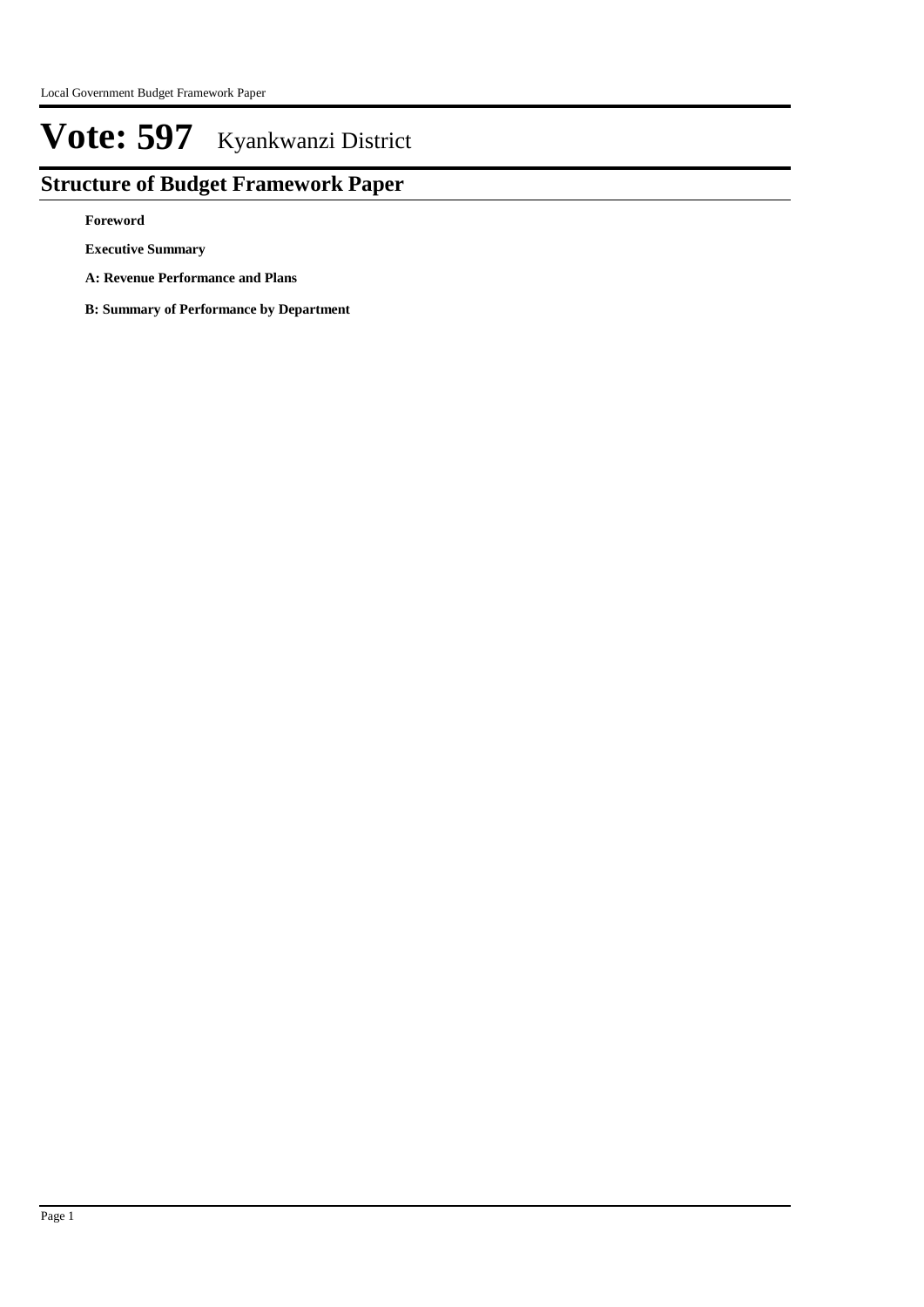## **Foreword**

Decentralized development planning is a core function for both Higher and Lower Local Governments. The provisions of the LGA, CAP 243 concerning planning more especially sections 35-37 were adhered to. The process of development planning gives all councils an opportunity to internalize the planning process and by so doing this, participation is enhanced. The process of making Work plan and budget is a manifestation of the district's commitment to improve the living conditions for the people of the district. It puts council's goals, objectives, strategies and activities in a more logical and systematic manner.

It is my prayer that Kyankwanzi District priorities will be incorporated into the National planning frame work.

I wish therefore to extend my gratitude to the District execute and the technical staff for the support rendered towards compilation of the budget framework paper for FY 2016/2017.

**Ddamulira Kinene Leopold LC 5 Chairperson-Kyankwanzi District**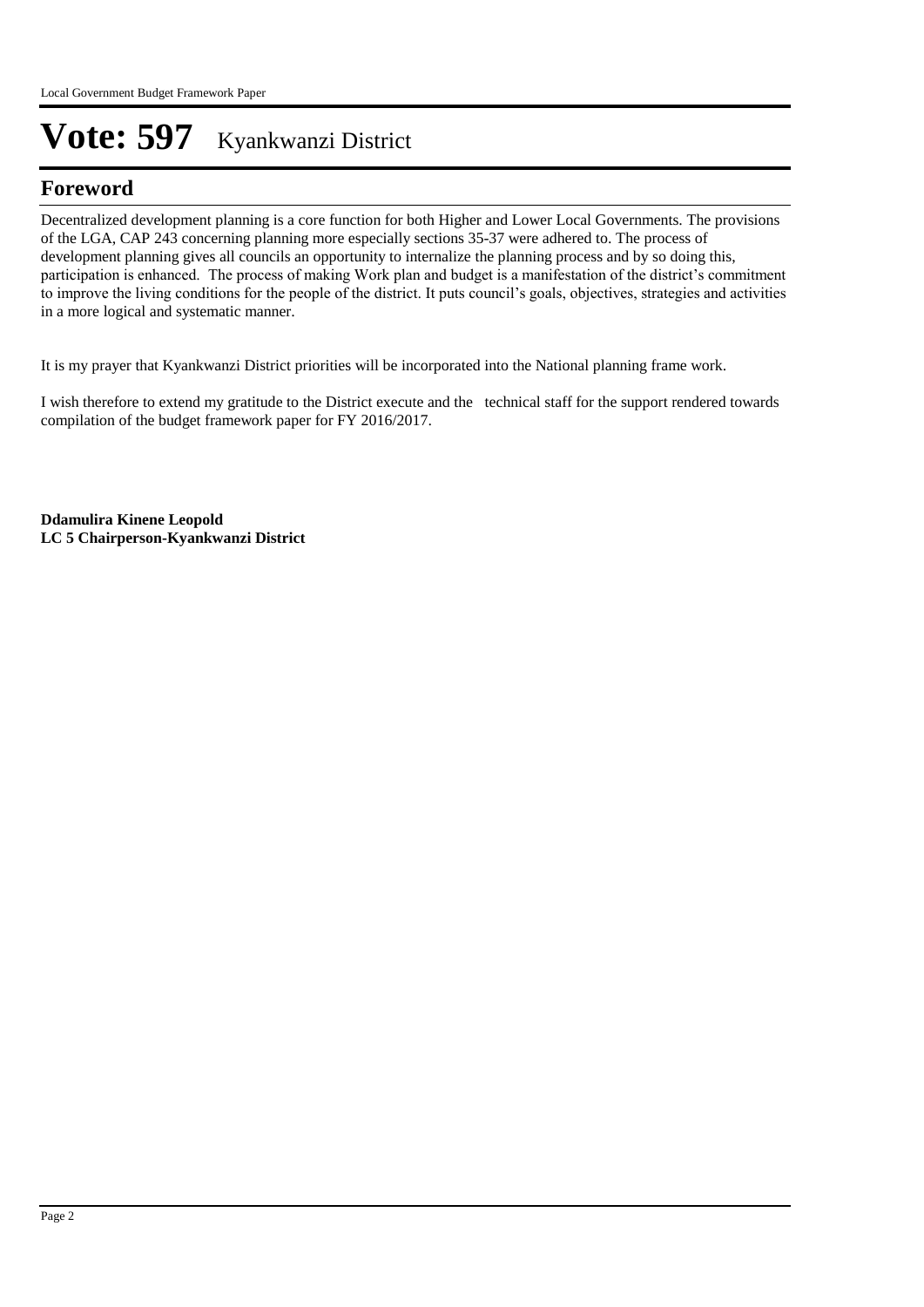### **Executive Summary**

#### **Revenue Performance and Plans**

|                                        | 2015/16                | 2016/17                                    |                        |
|----------------------------------------|------------------------|--------------------------------------------|------------------------|
|                                        | <b>Approved Budget</b> | <b>Receipts by End</b><br><b>September</b> | <b>Proposed Budget</b> |
| UShs $000's$                           |                        |                                            |                        |
| 1. Locally Raised Revenues             | 490.628                | 77,633                                     | 486,012                |
| 2a. Discretionary Government Transfers | 2,241,537              | 543,032                                    | 2,651,932              |
| 2b. Conditional Government Transfers   | 11,013,418             | 2,326,774                                  | 10,802,285             |
| 2c. Other Government Transfers         | 1,440,745              | 148,528                                    | 1,010,005              |
| 4. Donor Funding                       |                        | 41,235                                     | $\overline{0}$         |
| <b>Total Revenues</b>                  | 15,186,327             | 3,137,203                                  | 14,950,235             |

#### *Revenue Performance in the first quarter of 2015/16*

Expenditure by sectors for the first quarter stood at UGX 2,847,994,000 out of the transferred funds of UGX 3,104,845,000 representing 92% expenditure while 8% of the funds remained unspent. The total cumulative expenditure was less by cumulative transfers to sectors because most capital works had not started since the procurement was at advert stage mainly under water sector while the road works had been delayed by the heavy rains.

#### *Planned Revenues for 2016/17*

The Local revenue budget for the district for the FY2016/201 has reduced slightly from 490,628,000= to 486,012,000= this was due to the persistent Foot and Mouth disease in the district which has affected the revenue from animal exit fees.

Central Government transfers will be the major source of revenue for the district since it is contributing 96.75% of the overall district budget. Of which discretionary government transfers stand at 18%, Conditional Government transfers 72.25%, other governme

#### **Expenditure Performance and Plans**

|                            | 2015/16                |                                                    | 2016/17                |  |
|----------------------------|------------------------|----------------------------------------------------|------------------------|--|
| UShs $000's$               | <b>Approved Budget</b> | <b>Actual</b><br><b>Expenditure by</b><br>end Sept | <b>Proposed Budget</b> |  |
| 1a Administration          | 726,867                | 184,084                                            | 1,304,232              |  |
| 2 Finance                  | 301,455                | 83,879                                             | 355,703                |  |
| 3 Statutory Bodies         | 1,061,917              | 115,918                                            | 523,055                |  |
| 4 Production and Marketing | 544,550                | 103,539                                            | 471,597                |  |
| 5 Health                   | 1,557,206              | 410,060                                            | 1,670,543              |  |
| 6 Education                | 8,193,591              | 1,678,298                                          | 8,398,741              |  |
| 7a Roads and Engineering   | 1,266,537              | 153,409                                            | 860,959                |  |
| 7b Water                   | 593,290                | 30,567                                             | 447,620                |  |
| 8 Natural Resources        | 72,661                 | 17,393                                             | 160,416                |  |
| 9 Community Based Services | 662,465                | 36,454                                             | 585,040                |  |
| 10 Planning                | 119,005                | 19,436                                             | 98,571                 |  |
| 11 Internal Audit          | 86,782                 | 14,958                                             | 73,757                 |  |
| <b>Grand Total</b>         | 15,186,327             | 2,847,994                                          | 14,950,235             |  |
| Wage Rec't:                | 9,127,709              | 2,015,234                                          | 9,115,439              |  |
| Non Wage Rec't:            | 3,960,157              | 702,954                                            | 3,988,270              |  |
| Domestic Dev't             | 2,098,460              | 129,806                                            | 1,846,526              |  |
| Donor Dev't                | $\theta$               | 0                                                  | $\boldsymbol{\theta}$  |  |

#### *Expenditure Performance in the first quarter of 2015/16*

 By the end of the first quarter, the departments had spent 19% of the total budget over all. The quarterly expenditure performance stood at 92% overall, leaving about 8% un spent as at end of quarter.

The total cumulative expenditure was less by cumulative transfers to sectors because most capital works had not started since the procurement was at advert stage mainly under water sector while the road works had been delayed by the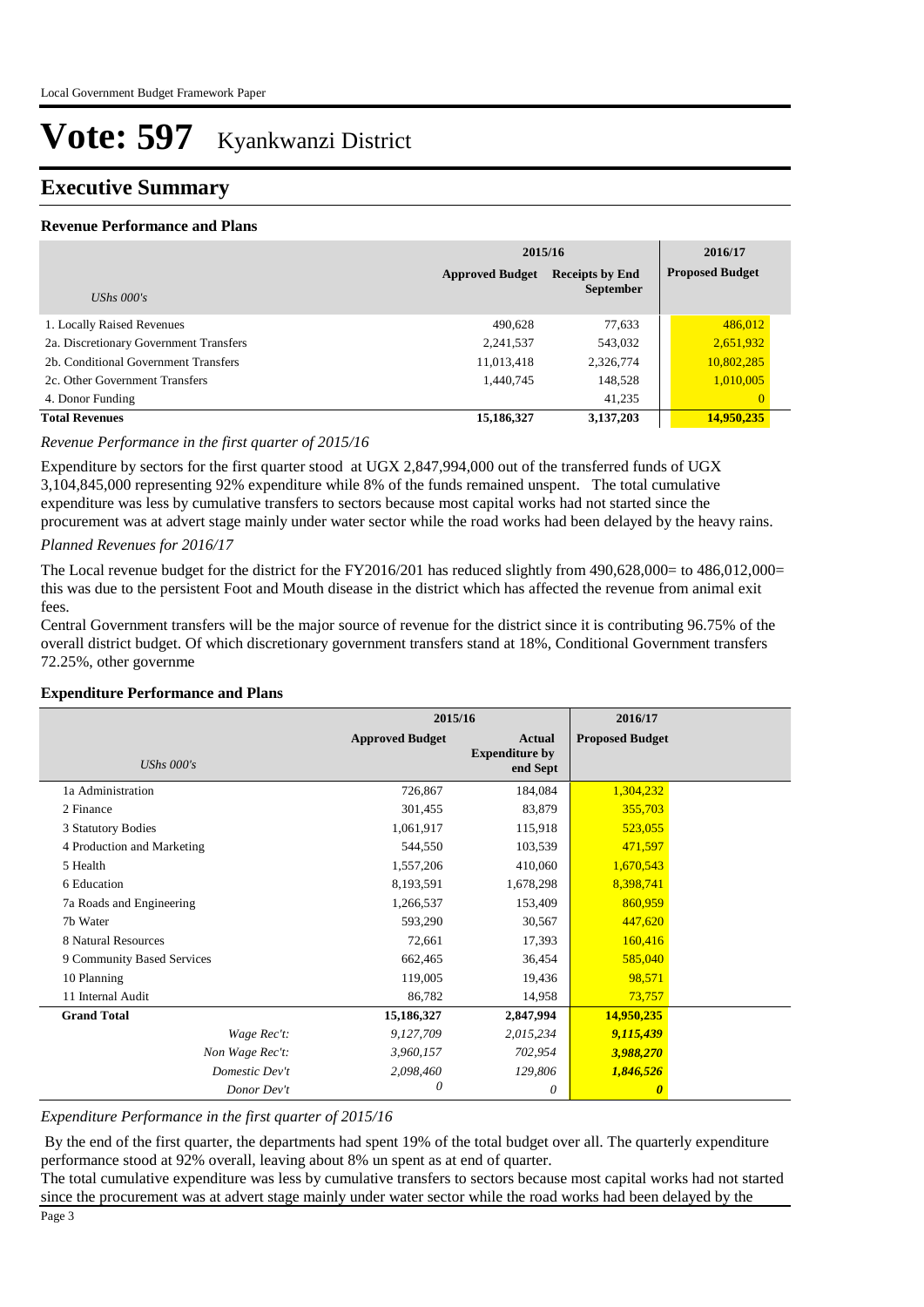### **Executive Summary**

heavy rains

#### *Planned Expenditures for 2016/17*

The expenditure plans for FY 2016/17 will be as follows; out of the budget of 14,950,235,000 shillings, 8.72% is allocated to administration this slightly lower than that FY 2015/16 due to decrease in multi sectoral transfers to LLGs and the biggest chunk will be used to pay salaries. 2.38% is allocated to Finance department. 3.50% is allocated to statutory bodies 3.15% is allocated to production. Health is allocated 11.17%. Education is allocated a lion share of 56.18% since the department has

#### *Medium Term Expenditure Plans*

Key priority areas of intervention in the medium term are expected to be promotion of Universal Primary and Secondary Education(UPE & USE), improving the health of the communities through Primary Health Care, improvement on Maternal Child Health (MCH), promoting food security and increased household incomes through increased agricultural productivity by the use of extension staff, increasing accessibility to markets through improved road network, provision of clean and safe water for humans and

#### **Challenges in Implementation**

The un-certainty that surrounds the IPFS communicated by MoFPED cause a challenge for implementation of some of the district plans. For example the IPF communicated for un-conditional grant wage is not sufficient enough to cater for future recruitments of some key posts in the district that greatly affects the implementation.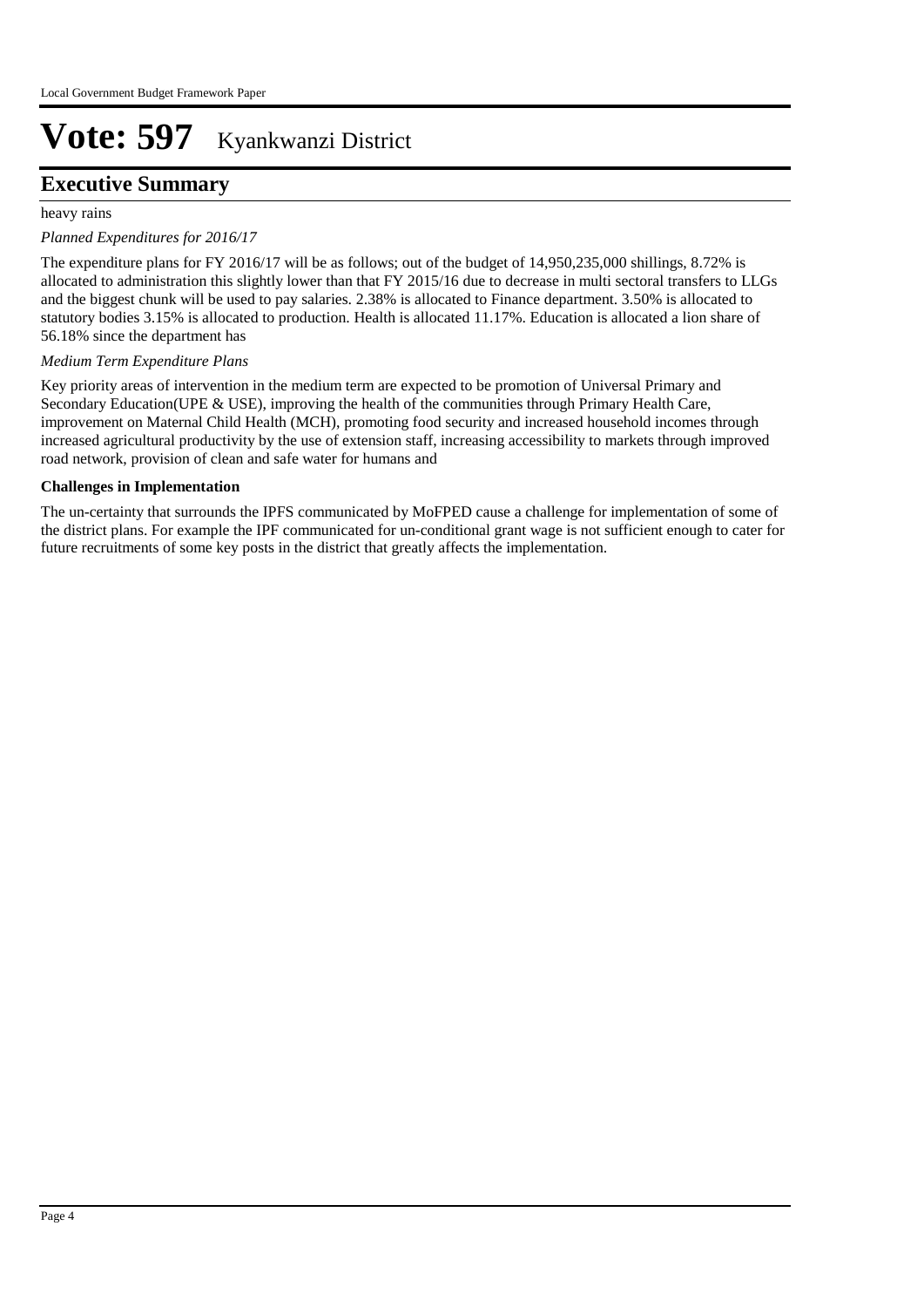## **A. Revenue Performance and Plans**

|                                                          | 2015/16                | 2016/17                |                        |
|----------------------------------------------------------|------------------------|------------------------|------------------------|
|                                                          | <b>Approved Budget</b> | <b>Receipts by End</b> | <b>Proposed Budget</b> |
| UShs $000's$                                             |                        | <b>September</b>       |                        |
|                                                          |                        |                        |                        |
| <b>1. Locally Raised Revenues</b>                        | 490.628                | 77,633                 | 486,012                |
| Market/Gate Charges                                      | 17,143                 | 2,979                  | 70,010                 |
| Advertisements/Billboards                                |                        | $\overline{0}$         | 40                     |
| Animal & Crop Husbandry related levies                   |                        | $\overline{0}$         | 79,220                 |
| <b>Application Fees</b>                                  | 5.002                  | 1,017                  | 6,000                  |
| <b>Business licences</b>                                 | 5,999                  | 1,271                  | 23,543                 |
| <b>Forestry Products Levy</b>                            | 63,000                 | 9,904                  |                        |
| <b>Inspection Fees</b>                                   |                        | $\overline{0}$         | 50,000                 |
| <b>Land Fees</b>                                         | 95,000                 | 23,401                 | 150,000                |
| Liquor licences                                          |                        | $\overline{0}$         | 50                     |
| Livestock Exit fees                                      | 69,106                 | $\overline{0}$         |                        |
| <b>Locally Raised Revenues</b>                           | 183,484                | 4,925                  |                        |
| Miscellaneous                                            |                        | $\overline{0}$         | 450                    |
| Other Fees and Charges                                   | 4,752                  | 4.759                  | 4,640                  |
| Park Fees                                                | 7,143                  | 435                    | 29,957                 |
| Property related Duties/Fees                             |                        | $\overline{0}$         | 900                    |
| <b>Public Health Licences</b>                            |                        | $\overline{0}$         | 950                    |
| Registration (e.g. Births, Deaths, Marriages, etc.) Fees |                        | $\overline{0}$         | 750                    |
| Sale of non-produced government Properties/assets        |                        | $\overline{0}$         | 5,000                  |
| Other licences                                           |                        | $\overline{0}$         | 3,750                  |
| Local Service Tax                                        | 40,000                 | 28,941                 | 60,752                 |
| 2a. Discretionary Government Transfers                   | 2,241,537              | 543,032                | 2,651,932              |
| District Discretionary Development Equalization Grant    | 658,082                | 131,616                | 751,633                |
| Urban Unconditional Grant (Non-Wage)                     | 105,013                | 26,253                 | 104,826                |
| Urban Discretionary Development Equalization Grant       | $\mathbf{0}$           | $\boldsymbol{0}$       | 50,115                 |
| District Unconditional Grant (Wage)                      | 783,215                | 215,362                | 777,463                |
| District Unconditional Grant (Non-Wage)                  | 450,110                | 112,528                | 722,807                |
| Urban Unconditional Grant (Wage)                         | 245,117                | 57,273                 | 245,088                |
| 2b. Conditional Government Transfers                     | 11,013,418             | 2,326,774              | 10,802,285             |
| Development Grant                                        | 993,476                | 198,695                | 646,777                |
| <b>Transitional Development Grant</b>                    | 23,000                 | 5,750                  | 23,000                 |
| Support Services Conditional Grant (Non-Wage)            | 688,198                | 32,778                 | 502,736                |
| Sector Conditional Grant (Wage)                          | 8,232,667              | 1,758,260              | 8,232,639              |
| Sector Conditional Grant (Non-Wage)                      | 1,076,077              | 331,291                | 1,397,133              |
| 2c. Other Government Transfers                           | 1,440,745              | 148,528                | 1,010,005              |
| Roads maintenace/URF                                     | 1,065,745              | 144,568                | 635,005                |
| Youth Livelihood-MoLGSD                                  | 375,000                | 3,960                  | 375,000                |
| 4. Donor Funding                                         |                        | 41,235                 |                        |
| GAVI                                                     |                        | 41,235                 |                        |
| <b>Total Revenues</b>                                    | 15,186,327             | 3,137,203              | 14,950,235             |

#### **Revenue Performance in the first Quarter of 2015/16**

#### *(i) Locally Raised Revenues*

The overall budget performance on LRR stood at 16%. The ideal performance should have been 25%, however the following factors are some of the reasons for the under performance;

a) Unrealised revenue from livestock exit fees due to the out break of the foot and mouth disease.

B) Poor performance in the taxi park fees

Good performance was registered in some items like land fees and other fees and charges.

Increase in local service tax was due to increased number of new staff accessing the payr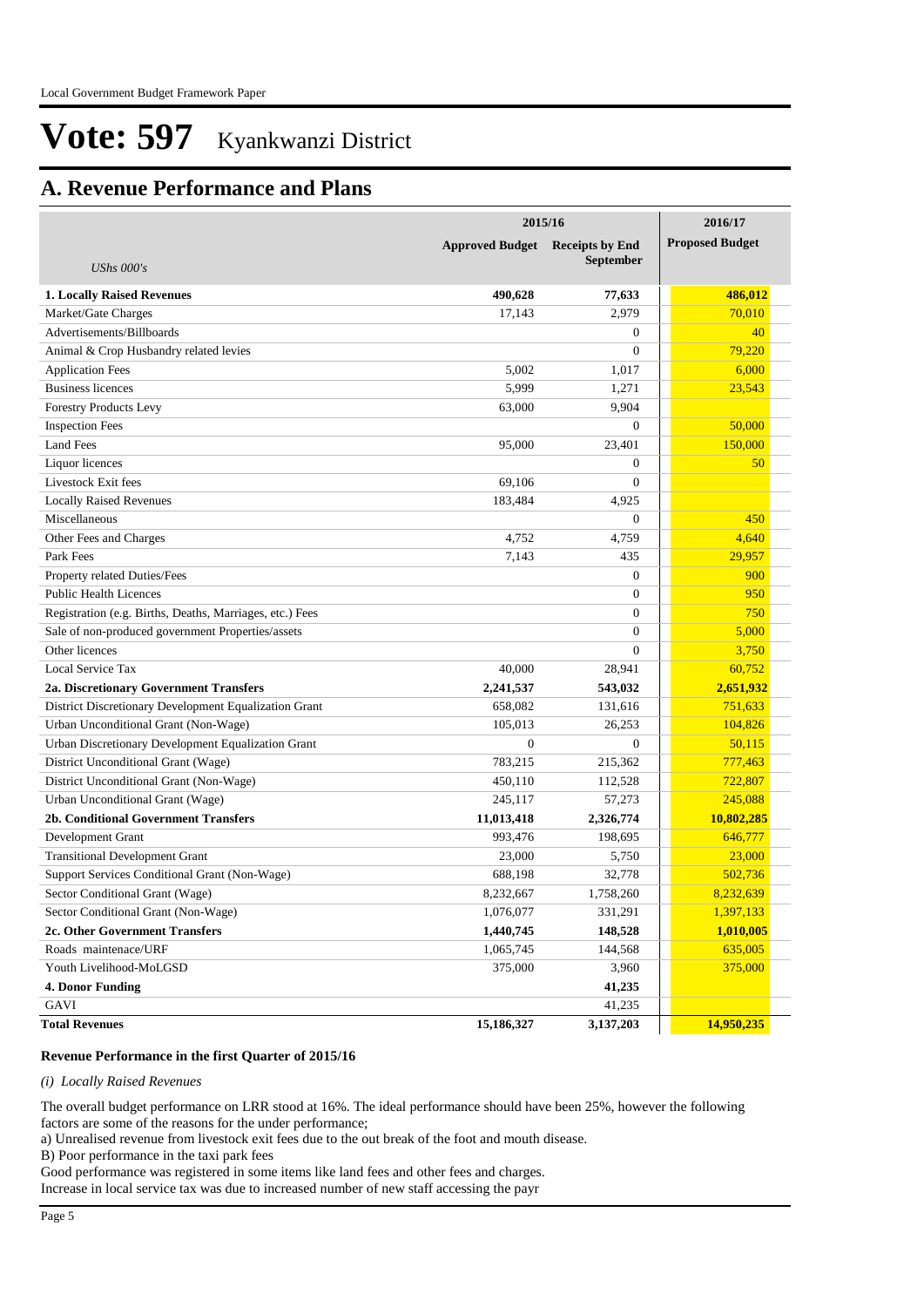## **A. Revenue Performance and Plans**

#### *(ii) Central Government Transfers*

In general terms revenue performance in the central government transfers as at the end of the first quarter was not the best. There was a general under performance in all the revenue categories. Conditional grants performed at 21%, 10% for other government transfers and 20% for development grants.

Discretionary grants, however under performed at 27%. The variance as to the expected outturn was on account of variances in wage actuals as against the estimates. The releases of these grants are

#### *(iii) Donor Funding*

Performance in the donors grants could not be measured given the fact that we it had not been planned for and therefore didn't expect to receive it. None the less we appreciate GAVI for the support rendered during mass measles immunisation.

#### **Planned Revenues for 2016/17**

#### *(i) Locally Raised Revenues*

The Local revenue budget for the district for the FY2016/201 has reduced slightly from 490,628,000= to 486,012,000= this was due to the persistent Foot and Mouth disease in the district which has affected the revenue from animal exit fees.

#### *(ii) Central Government Transfers*

Central Government transfers will be the major source of revenue for the district since it is contributing 96.75% of the overall district budget. Of which discretionary government transfers stand at 18%, Conditional Government transfers 72.25%, other government transfers 6.76% of the total budget for the year. Generally there has been a decrease in the overall budget of 3%. This was due to a reduction in the conditional grant and other central government transfers particularly in the IPFs of Roa

#### *(iii) Donor Funding*

In this year's budget we are not expecting any donor support to the district budget, save for the off-budget support from agencies like world vision.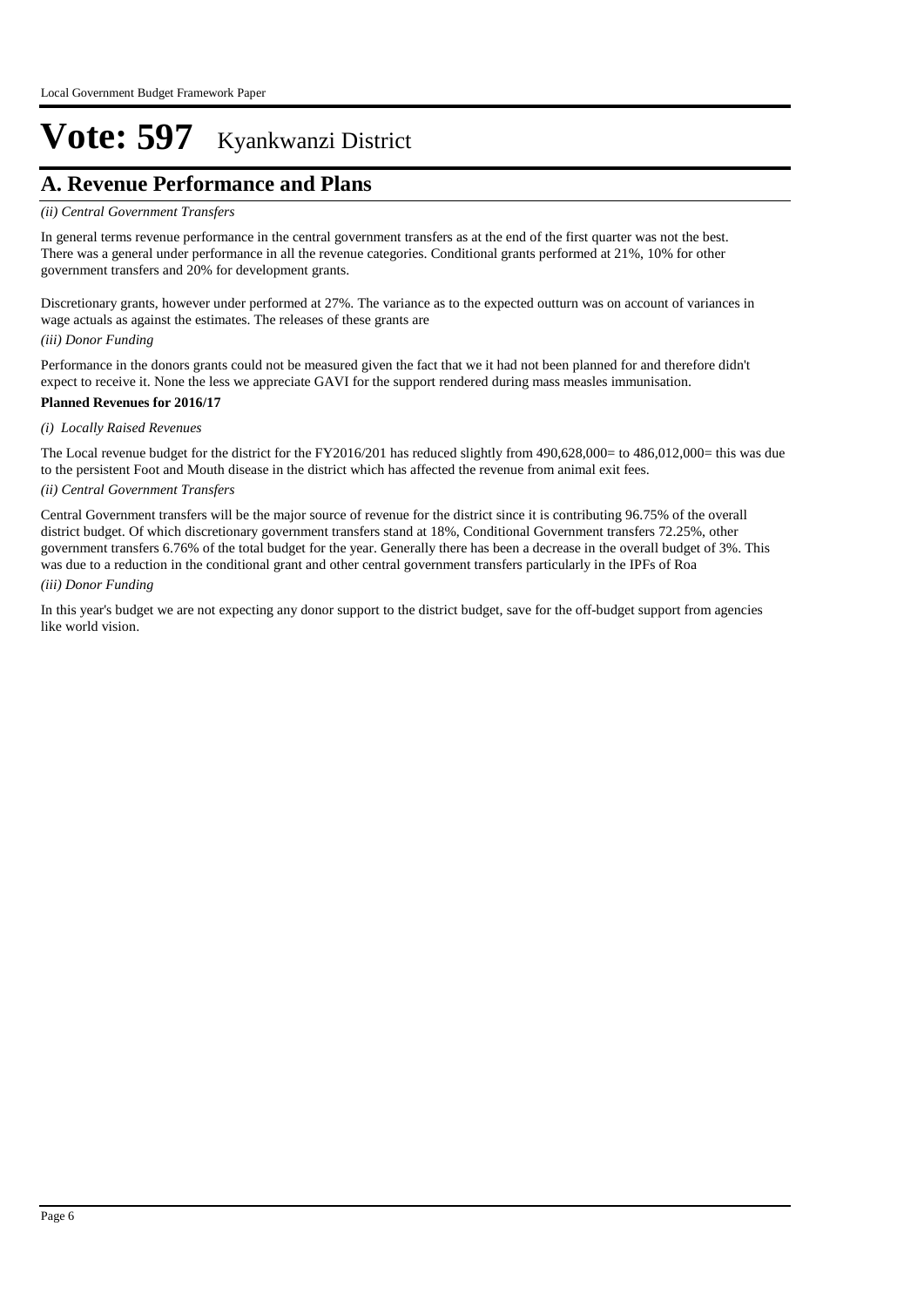### **Summary of Performance and Plans by Department**

### *Workplan 1a: Administration*

#### **(i) Overview of Workplan Revenue and Expenditures**

| <b>UShs Thousand</b><br>2015/16                      |                           |                               | 2016/17                          |
|------------------------------------------------------|---------------------------|-------------------------------|----------------------------------|
|                                                      | Approved<br><b>Budget</b> | <b>Outturn by</b><br>end Sept | <b>Proposed</b><br><b>Budget</b> |
| A: Breakdown of Workplan Revenues:                   |                           |                               |                                  |
| <b>Recurrent Revenues</b>                            | 663,737                   | 173,512                       | 1,163,083                        |
| District Unconditional Grant (Non-Wage)              | 132,498                   | 29,965                        | 115.521                          |
| District Unconditional Grant (Wage)                  | 18.623                    | 24,782                        | 75,836                           |
| <b>Locally Raised Revenues</b>                       | 45,460                    | 6,095                         | 55,459                           |
| Multi-Sectoral Transfers to LLGs                     | 452,496                   | 108,638                       | 413,531                          |
| Support Services Conditional Grant (Non-Wage)        | 14,660                    | 4,032                         | 502,736                          |
| <b>Development Revenues</b>                          | 63,130                    | 10,982                        | 141,149                          |
| District Discretionary Development Equalization Gran | 43,650                    | 5,635                         | 64,665                           |
| Multi-Sectoral Transfers to LLGs                     | 19,480                    | 5,346                         | 76,484                           |
| <b>Total Revenues</b>                                | 726,867                   | 184.494                       | 1,304,232                        |
| <b>B: Overall Workplan Expenditures:</b>             |                           |                               |                                  |
| Recurrent Expenditure                                | 632,100                   | 173,137                       | 1,163,083                        |
| Wage                                                 | 310.945                   | 90,932                        | 311,119                          |
| Non Wage                                             | 321,154                   | 82,205                        | 851,964                          |
| Development Expenditure                              | 94.768                    | 10.946                        | 141,149                          |
| Domestic Development                                 | 94,768                    | 10,946                        | 141,149                          |
| Donor Development                                    | $\Omega$                  | $\Omega$                      | $\Omega$                         |
| <b>Total Expenditure</b>                             | 726,867                   | 184,084                       | 1,304,232                        |

*Revenue and Expenditure Performance in the first quarter of 2015/16*

By the end of first quarter FY 2015/16 the receipts of funds by the department were UGX 184,494,000 representing 25% of the total approved budget of 726,867,000. This was as projected simply because PAF revenue performed above projection at 28% while Non-Wage was at 30%. There was under performance in LRR at 13% due to the on-going quarantine on livestock

Wage performance was at 133%. Development revenues overall performed at 12% below projection for Quarter one The quarterly performance was

#### *Department Revenue and Expenditure Allocations Plans for 2016/17*

The total work plan revenue and expenditures for 2016/17 for Administration department UGX 1,304,233,000 compared to UGX 726,867,000 in the financial year 2015/16 representing 79.43% increase in the indicative planning figure of the department. The reason is due to increased allocation of development revenues following the consolidation into DDEG and also an increase in NW to cater for departmental activities and projects

#### **(ii) Summary of Past and Planned Workplan Outputs**

#### *Physical Performance in the first quarter of 2015/16*

Mentoring, Monitoring, Support supervision of the 11 LLGs was made throughout the district. Paid salaries to 40 staffs under the Administration department at both the district and sub counties Carried out payroll management activities at the district Headquarters Carried out routine payroll printing and distribution of payslips Conducted 2 staff trainings to improve performance Conducted 1 staff burial by contributing towards the burial arrangements of Mr Irumba Pau The department attended

#### *Plans for 2016/17 by Vote Function*

In the FY 2016/2017 monitoring is emphasised since it ensures adherance to guidelines and policies The Departmental specific interventions include among other the following: cordination, monitoring and supervision of Page 7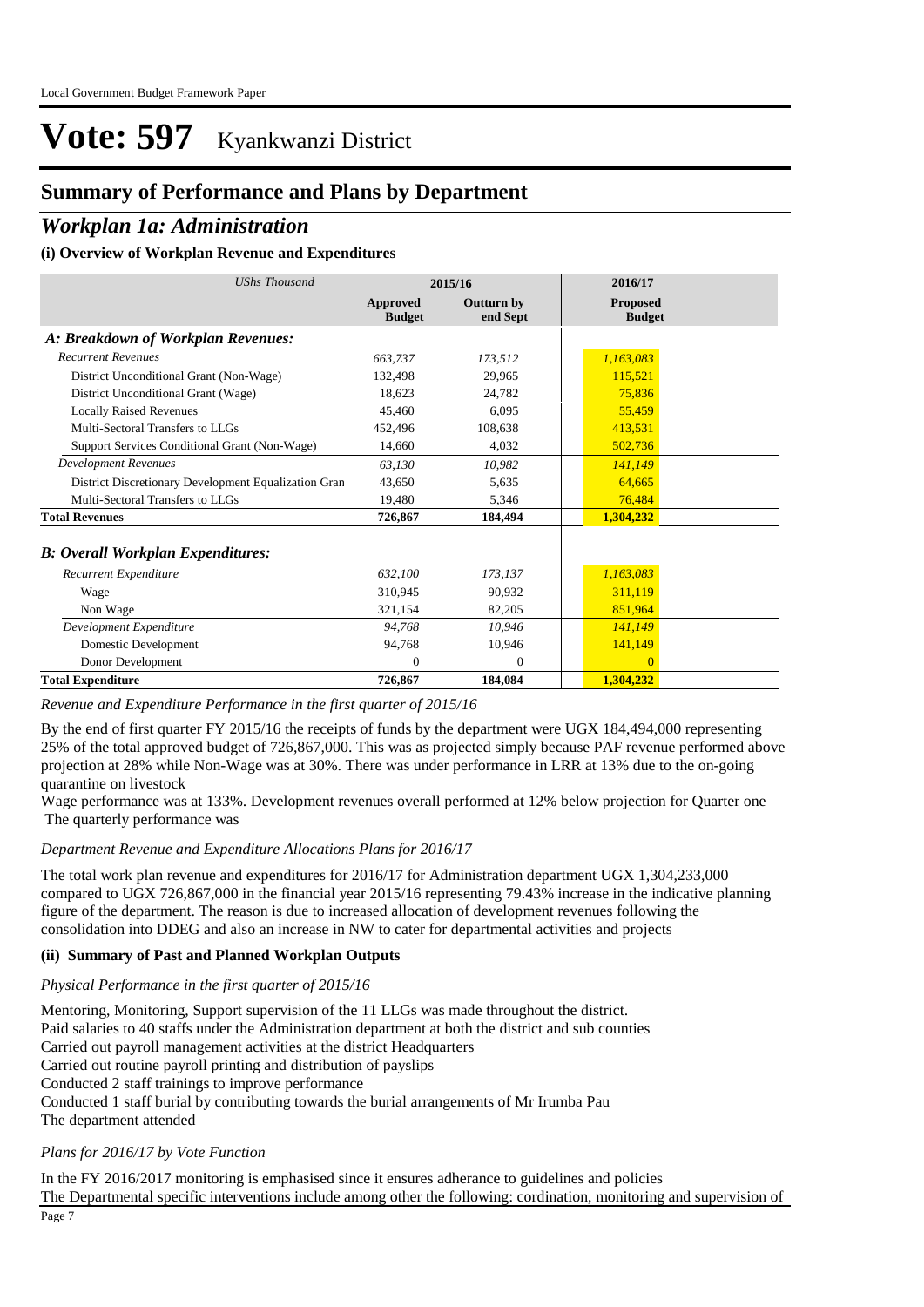### *Workplan 1a: Administration*

government programmes both at the district and lower local government, Strengthen payroll management and staff welfare, Build staff capacity through local and institutional trainings, Ficilitatate the loan repayment for the didtrict vehicle, Strengthen information and communication

#### *Medium Term Plans and Links to the Development Plan*

Continued pay roll management, Recruitment of qualifified staff, Retention of staff through motivation and improved welfare, monitoring and supervision of government programmes, continued building of staff capacity local and institutional trainings, Ensure accountabilty for public funds,Sourcing for construction of the District Administration block which is still un funded.

#### None **(iii) Details of Off-Budget Activities carried out by NGOs, Central Government, the Private Sector and Donors**

#### **(iv) The three biggest challenges faced by the department in improving local government services**

#### *Inadequate Office space 1.*

This is one of the new Districts with poor infrastructure and small buildings which creates shortage offfice space most of the officers are packed in small rooms whichdemotivates staff.

#### *Dwindleling revenue 2.*

The revenues collected domestically have dwindled drastically due to the foot and mouth disease which has hit the cattle corridor hence affecting most of the activities of the district and the department in particular.

#### *Inadequate funding. 3.*

Most of the activities of the department are mainly software activities which dont attract fundind from the centre yet they are crucial hence cripleling some of the activities.

### *Workplan 2: Finance*

| <b>UShs Thousand</b>                          | 2015/16                   |                        | 2016/17                          |  |
|-----------------------------------------------|---------------------------|------------------------|----------------------------------|--|
|                                               | Approved<br><b>Budget</b> | Outturn by<br>end Sept | <b>Proposed</b><br><b>Budget</b> |  |
| A: Breakdown of Workplan Revenues:            |                           |                        |                                  |  |
| <b>Recurrent Revenues</b>                     | 288.878                   | 85,595                 | 354,270                          |  |
| District Unconditional Grant (Non-Wage)       | 66,326                    | 20.726                 | 77.637                           |  |
| District Unconditional Grant (Wage)           |                           | 13,580                 | 54.319                           |  |
| <b>Locally Raised Revenues</b>                | 52,360                    | 13,861                 | 52,255                           |  |
| Multi-Sectoral Transfers to LLGs              | 166,418                   | 36,278                 | 170,060                          |  |
| Support Services Conditional Grant (Non-Wage) | 3,774                     | 1,150                  |                                  |  |
| Development Revenues                          | 12.577                    | 224                    | 1.433                            |  |
| <b>Locally Raised Revenues</b>                | 10.000                    | $\theta$               |                                  |  |
| Multi-Sectoral Transfers to LLGs              | 2,577                     | 224                    | 1,433                            |  |
| <b>Total Revenues</b>                         | 301,455                   | 85,819                 | 355,703                          |  |
| <b>B</b> : Overall Workplan Expenditures:     |                           |                        |                                  |  |
| Recurrent Expenditure                         | 283,878                   | 83,655                 | 354,270                          |  |
| Wage                                          | 74.314                    | 28,023                 | 120.573                          |  |
| Non Wage                                      | 209,564                   | 55,632                 | 233,698                          |  |
| Development Expenditure                       | 17,577                    | 224                    | 1,433                            |  |
| Domestic Development                          | 17,577                    | 224                    | 1,433                            |  |
| Donor Development                             | $\theta$                  | $\theta$               | $\overline{0}$                   |  |
| <b>Total Expenditure</b>                      | 301,455                   | 83,879                 | 355,703                          |  |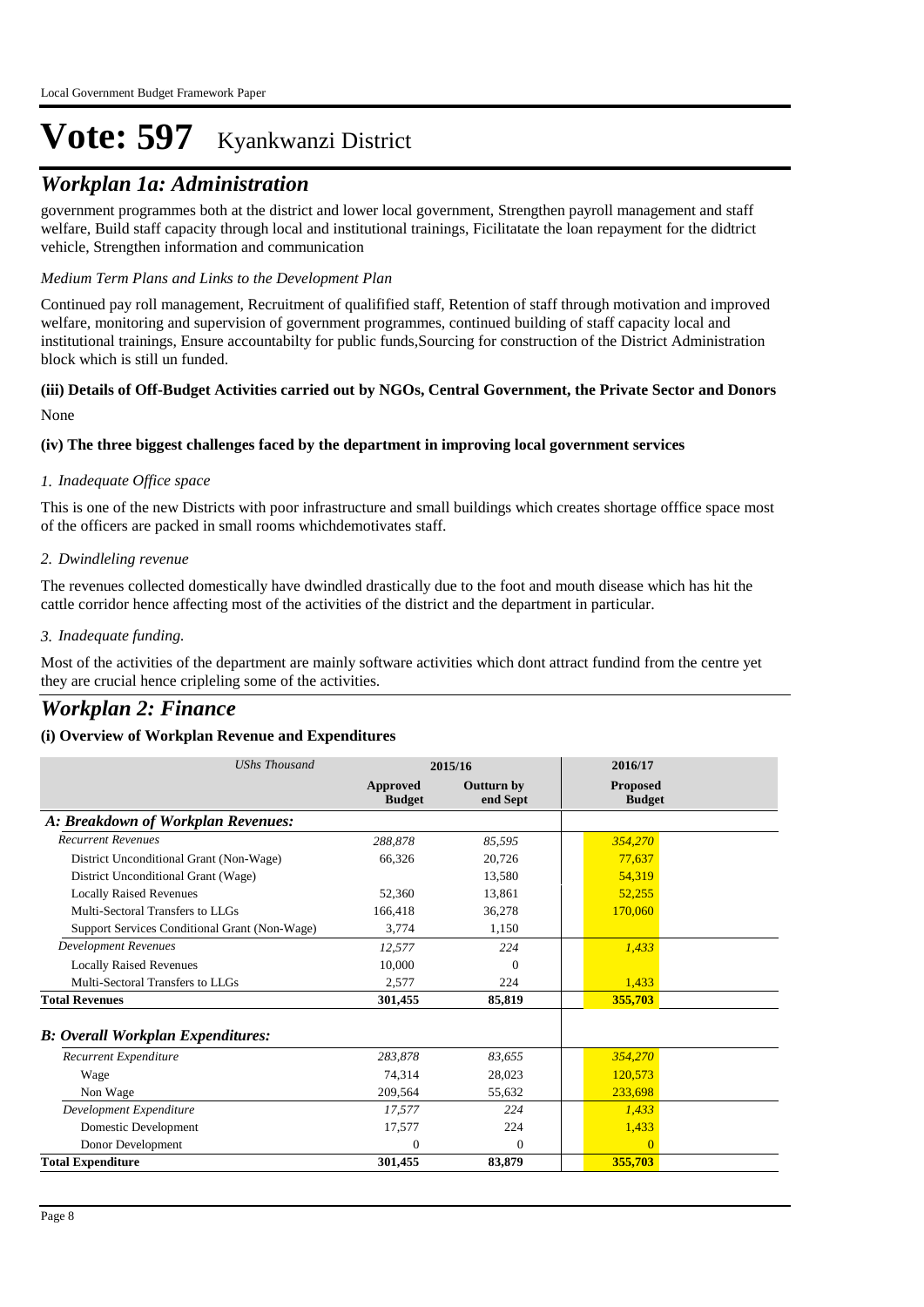### *Workplan 2: Finance*

#### *Revenue and Expenditure Performance in the first quarter of 2015/16*

By the end of first quarter the receipts of funds by the department were UGX 85,819,000 representing 28% of the total approved budget of 301,455,000. This was above 25% because the multi sectoral transfers were at 22%, while Locally Raised revenue also performed above projection at 26%

However some sources like PAF is 30%, Nonwage was 34% over and above the projected targets

The quarterly performance was 114% whereby of quarterly plan of UGX 75,364,000 UGX 85,819,000 was realized. This was

#### *Department Revenue and Expenditure Allocations Plans for 2016/17*

The total work plan revenue and expenditures for 2016/17 for the department UGX 355,703,000 compared to UGX 301,455,000 in the financial year 2015/16 representing 18% increase in the indicative planning figure of the department. The reason is due to increased allocation of NW and Wage revenues to cater for staff salaries and departmental routine activities

#### **(ii) Summary of Past and Planned Workplan Outputs**

#### *Physical Performance in the first quarter of 2015/16*

By the end of First quarter the department achieved the following key outputs: 18staff salaries paid for 3 months (July –September), 3 Co-ordination and liaison visits to line ministries at Kampala, 20 District Bank Accounts operated and maintained at the District Headquarters, 10 Accounts staff facilitated for bookkeeping purpose at the District Headquarters, 10 copies of the District Financial statements for the year 2014/15 prepared and submitted to AG's Office at Masaka, 3 Monthly and 1 Quar

#### *Plans for 2016/17 by Vote Function*

a) Prudently and efficiently manage the district finances and ensure accountability b) Operationalise all potential and viable revenue sources in the district c) Carry out assessment and enumeration of all business establishments in the district d) Continuously carry out evaluation of business centres for appropriate reserve prices. E)Carry out infrastructure development on selected markets in the district f) Carry out mobilisation sensitisation and tax education campaigns for effective

#### *Medium Term Plans and Links to the Development Plan*

1) Community Mobilization and sensitization for effective revenue collection

2) Take inventory and develop a database of business establishments/units for effective trade licensing and issuance of permits.

3) Infrastructure planning, improvement and maintenance of the existing revenue centre

4) Registration of rate able properties for property tax assessment.

5) Registration of charcoal burners, (for both control on the depletion of forest cover and appropriate taxing) 6) Registration and

#### None **(iii) Details of Off-Budget Activities carried out by NGOs, Central Government, the Private Sector and Donors**

#### **(iv) The three biggest challenges faced by the department in improving local government services**

#### *Decline in local revenue collection 1.*

This is because of the abolition of cess on produce and gazzeting of town councils which in essence took over periurban areas hence influencing on the outturn from trading licenses

#### *Inaduate LRR from LST 2.*

Absence of enabling legislation to levy and assess LST on commercial farmers

#### *Transport challenges 3.*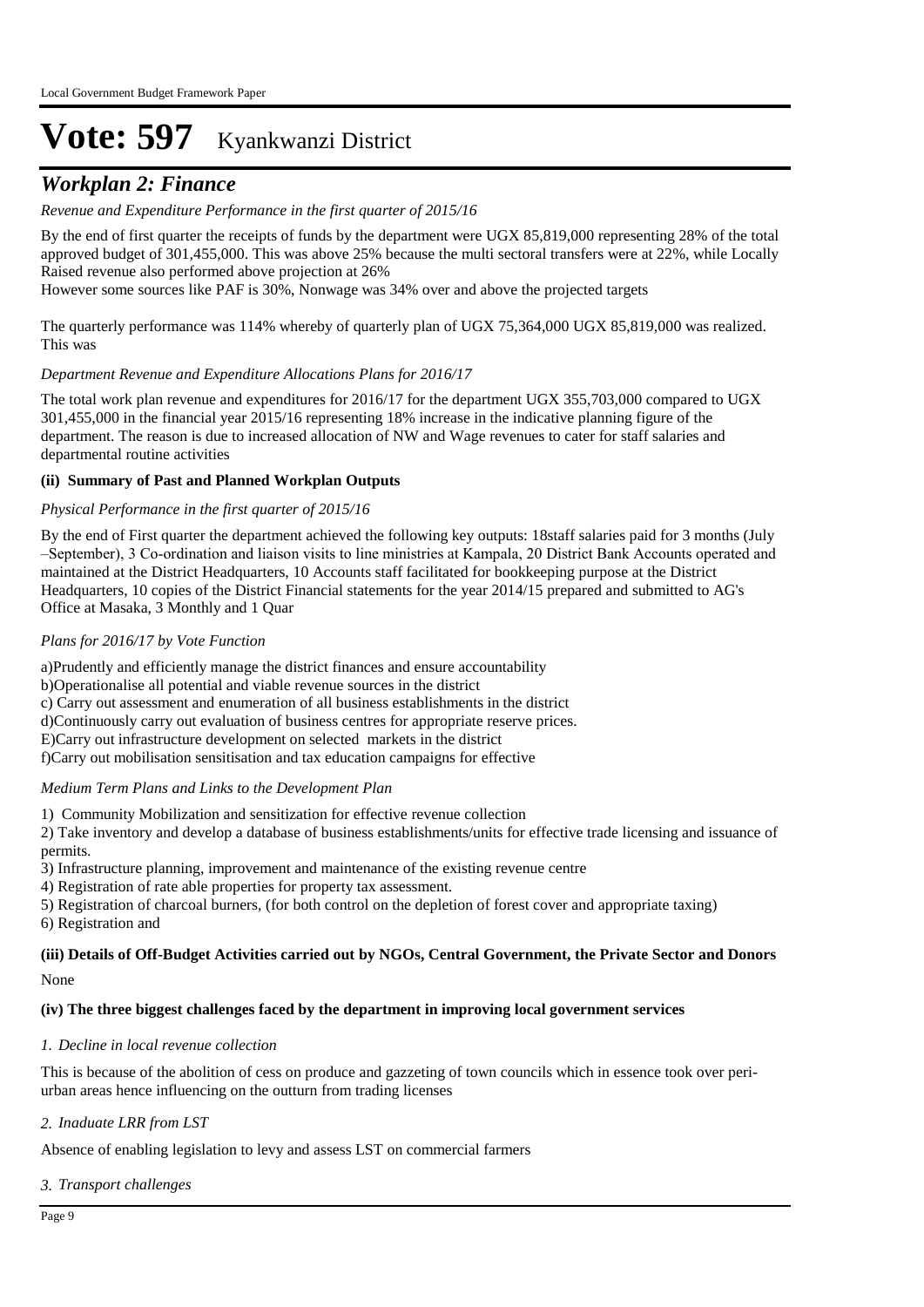### *Workplan 2: Finance*

The department has no sound vehicle to effectively carry out mobilization and collection of revenue in the District

### *Workplan 3: Statutory Bodies*

#### **(i) Overview of Workplan Revenue and Expenditures**

| UShs Thousand                                 | 2015/16                   |                               | 2016/17                          |
|-----------------------------------------------|---------------------------|-------------------------------|----------------------------------|
|                                               | Approved<br><b>Budget</b> | <b>Outturn by</b><br>end Sept | <b>Proposed</b><br><b>Budget</b> |
| A: Breakdown of Workplan Revenues:            |                           |                               |                                  |
| <b>Recurrent Revenues</b>                     | 1.041.917                 | 115,563                       | 523,055                          |
| District Unconditional Grant (Non-Wage)       | 80,407                    | 24,735                        | 200.347                          |
| District Unconditional Grant (Wage)           | 197,037                   | 34,162                        | 148,251                          |
| <b>Locally Raised Revenues</b>                | 48,992                    | 17,666                        | 51,878                           |
| Multi-Sectoral Transfers to LLGs              | 57,522                    | 13,704                        | 122,579                          |
| Support Services Conditional Grant (Non-Wage) | 657,959                   | 25,296                        |                                  |
| <b>Development Revenues</b>                   | 20,000                    | 3,299                         | $\Omega$                         |
| <b>Locally Raised Revenues</b>                | 20,000                    | $\Omega$                      |                                  |
| Multi-Sectoral Transfers to LLGs              |                           | 3,299                         |                                  |
| <b>Total Revenues</b>                         | 1,061,917                 | 118,862                       | 523,055                          |
| <b>B: Overall Workplan Expenditures:</b>      |                           |                               |                                  |
| Recurrent Expenditure                         | 1,041,917                 | 115,918                       | 523,055                          |
| Wage                                          | 197.037                   | 37,608                        | 212,853                          |
| Non Wage                                      | 844,880                   | 78,310                        | 310,202                          |
| Development Expenditure                       | 20,000                    | 0                             | 0                                |
| Domestic Development                          | 20,000                    | $\mathbf{0}$                  |                                  |
| Donor Development                             | $\Omega$                  | $\mathbf{0}$                  | $\Omega$                         |
| <b>Total Expenditure</b>                      | 1,061,917                 | 115,918                       | 523,055                          |

*Revenue and Expenditure Performance in the first quarter of 2015/16*

By the end of first quarter the receipts of funds by the department were UGX 118,862,000 representing 11% of the total approved budget of 1,061,917,000. This was below targets because the multi sectoral transfers were at 24%, while transfers to LG elected leaders also performed below projection at only 12% below the targets. The salaries to chairperson DSC also performed as projected at 25%

However some sources like PAF performed at 31%, DSC operational costs performed at 25%, Contacts committe

#### *Department Revenue and Expenditure Allocations Plans for 2016/17*

The total work plan revenue and expenditures for 2016/17 for the department UGX 523,055,000 compared to UGX 1,061,917,000 in the financial year 2015/16 representing 50.74% decrease in the indicative planning figure of the department. The reason is due to decreased allocation of NW from UGX844, 880,000 in 2015/16 to only UGX 310,202,000 following consolidation of some revenues. Thus development revenue allocation stands at 0

#### **(ii) Summary of Past and Planned Workplan Outputs**

#### *Physical Performance in the first quarter of 2015/16*

By the end of first quarter the department achieved the following key outputs; 3 staff salaries paid for 3 months (July–September), Consultative meetings conducted in the 11 LLGs by the District chairman, DEC & office of the District Speaker, 4 offices of council operated and maintained at the District Headquarters,1 Council meeting Conducted, Mentoring & monitoring of 11 Lower local councils undertaken, 1 field visits conducted by the Councillors and other stakeholders, 3 Contracts Committee

#### *Plans for 2016/17 by Vote Function*

Recruitment and promotion of staff, Holding Council Meetings and committee meetings, Ensure prudent accountability of financial resources, Carry out land management matters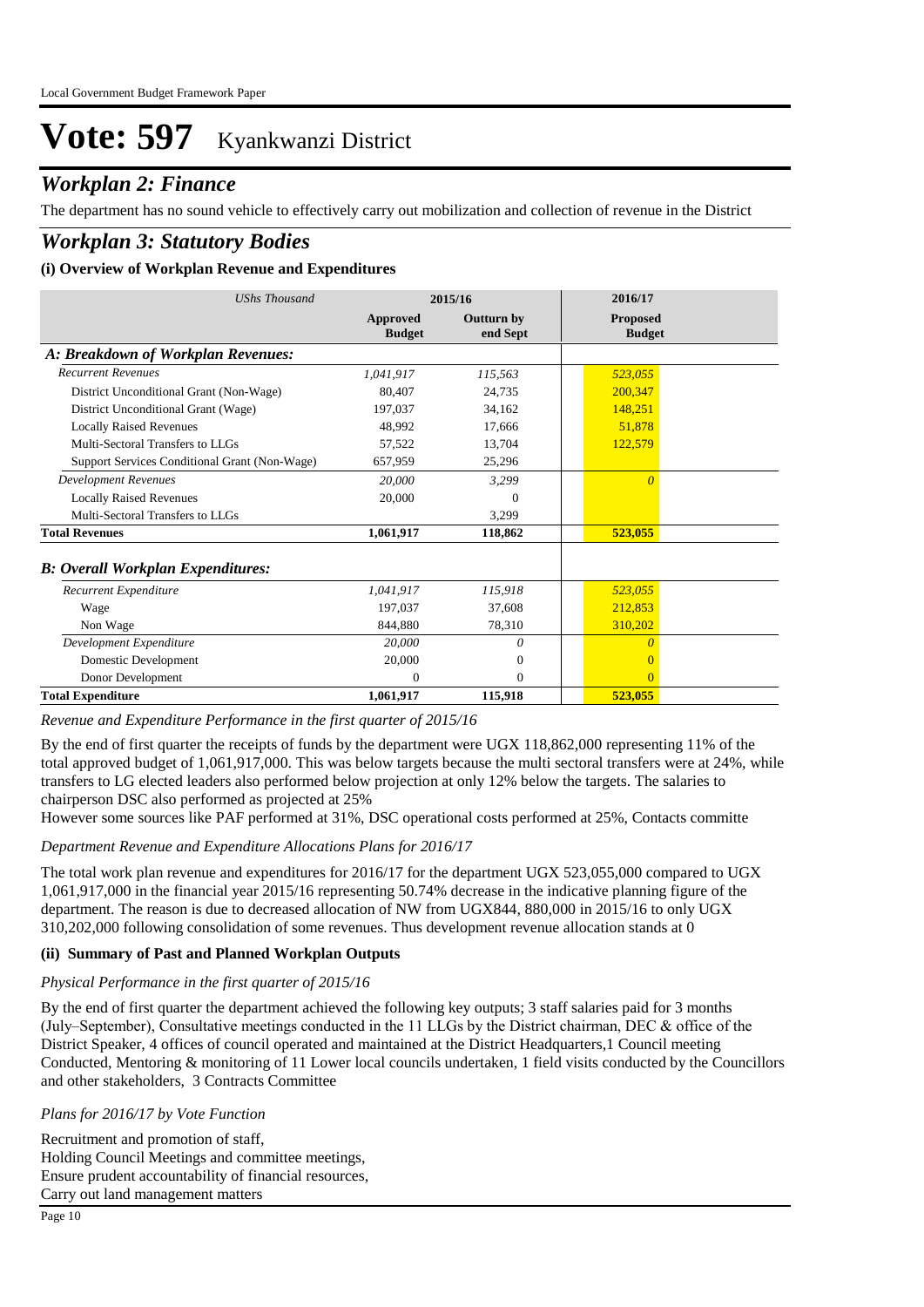## *Workplan 3: Statutory Bodies*

*Medium Term Plans and Links to the Development Plan*

Recruitment and promotion of staff, Holding Council Meetings and committee meetings, Ensure prudent accountability of financial resources, Carry out land management matters

#### None **(iii) Details of Off-Budget Activities carried out by NGOs, Central Government, the Private Sector and Donors**

#### **(iv) The three biggest challenges faced by the department in improving local government services**

#### *inadquate and untimely release of funds 1.*

Late release of funds which affects the planned targets and out puts,poorly raised local revenues that affects set standards.

#### *Under staffing 2.*

Low Wage allocation for salaries, ineffective organisational structures which do not favour recruitements.

#### *Office accomodation 3.*

Inadquate office space which does not accommodate all staff.

### *Workplan 4: Production and Marketing*

#### **(i) Overview of Workplan Revenue and Expenditures**

| <b>UShs Thousand</b>                                 | 2015/16                          |                               | 2016/17                          |
|------------------------------------------------------|----------------------------------|-------------------------------|----------------------------------|
|                                                      | <b>Approved</b><br><b>Budget</b> | <b>Outturn by</b><br>end Sept | <b>Proposed</b><br><b>Budget</b> |
| A: Breakdown of Workplan Revenues:                   |                                  |                               |                                  |
| <b>Recurrent Revenues</b>                            | 288,975                          | 31,965                        | 319,951                          |
| District Unconditional Grant (Non-Wage)              | 7,319                            | $\Omega$                      | 9.365                            |
| District Unconditional Grant (Wage)                  | 42,416                           | 10,604                        | 55,567                           |
| <b>Locally Raised Revenues</b>                       | 10,668                           | 701                           | 14,078                           |
| Multi-Sectoral Transfers to LLGs                     | 14.693                           | 110                           | 26,991                           |
| Sector Conditional Grant (Non-Wage)                  | 68.281                           | 17,070                        | 68,370                           |
| Sector Conditional Grant (Wage)                      | 145,598                          | 3,480                         | 145,580                          |
| <b>Development Revenues</b>                          | 255,575                          | 72,762                        | 151,646                          |
| District Discretionary Development Equalization Gran | 203,995                          | 65,820                        | 59,375                           |
| Multi-Sectoral Transfers to LLGs                     | 51,580                           | 6,942                         | 92,271                           |
| <b>Total Revenues</b>                                | 544,550                          | 104,727                       | 471,597                          |
| <b>B</b> : Overall Workplan Expenditures:            |                                  |                               |                                  |
| Recurrent Expenditure                                | 288,975                          | 32,364                        | 319,951                          |
| Wage                                                 | 188,014                          | 14,084                        | 55,567                           |
| Non Wage                                             | 100.961                          | 18,280                        | 264,385                          |
| Development Expenditure                              | 255,575                          | 71,175                        | 151,646                          |
| Domestic Development                                 | 255,575                          | 71,175                        | 151,646                          |
| Donor Development                                    | $\Omega$                         | $\mathbf{0}$                  | $\Omega$                         |
| <b>Total Expenditure</b>                             | 544,550                          | 103,539                       | 471,597                          |

*Revenue and Expenditure Performance in the first quarter of 2015/16*

By the end of first quarter the receipts of funds by the department were UGX 104,727,000 representing 19% of the total approved budget of 544,550,000. This was below 100% because multi sectoral transfers performed at only 1% under recurrent revenues, while Locally Raised revenue also performed below projection at only 7% which was due to an outbreak of Foot and Mouth disease triggering quarantine on livestock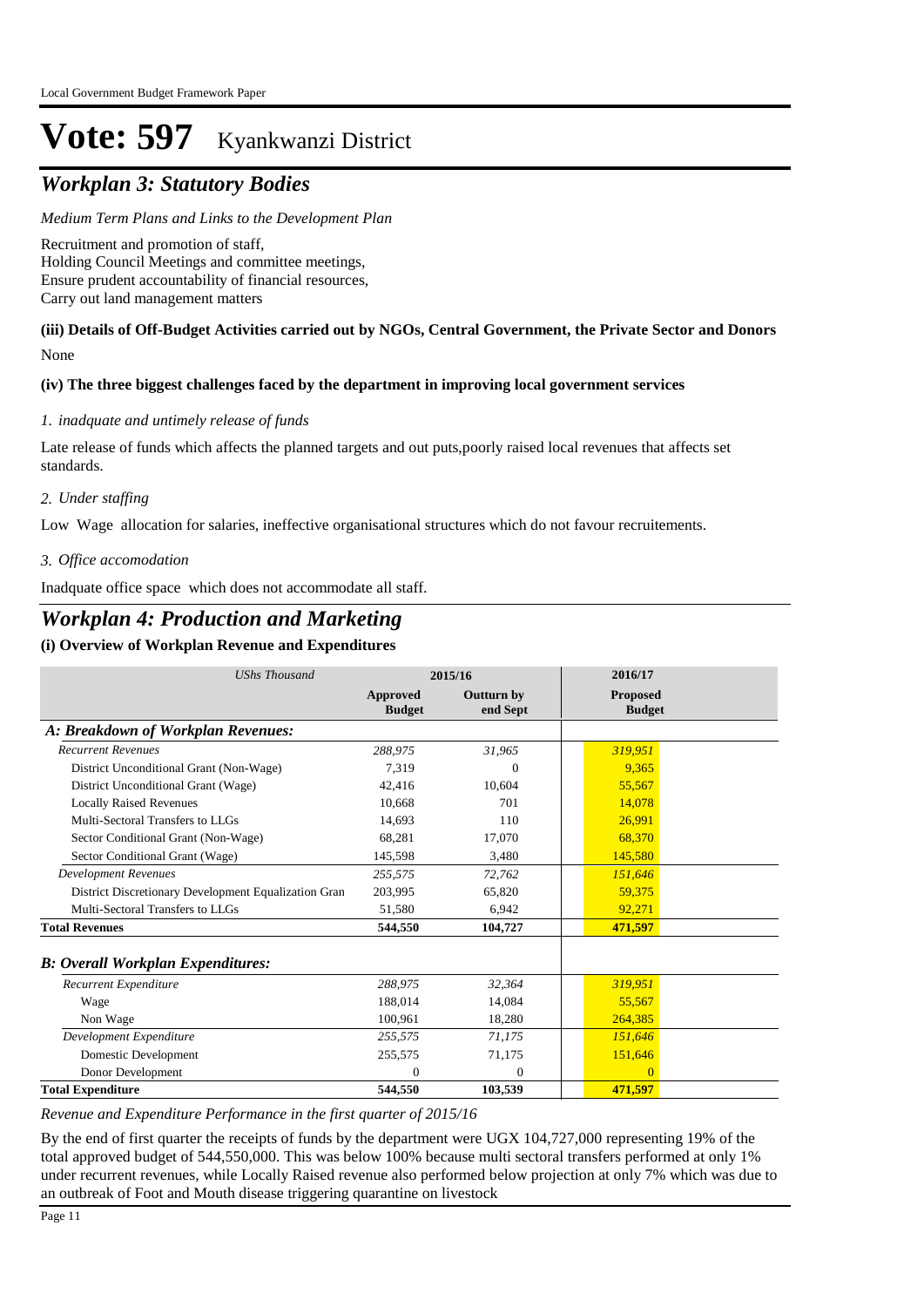## *Workplan 4: Production and Marketing*

However some sources like PMG is 25%, Nonwage was 0% below the projected targets whil

*Department Revenue and Expenditure Allocations Plans for 2016/17*

The total work plan revenue and expenditures for 2016/17 for the department UGX 471,597,000 compared to UGX 544,550,000 in the financial year 2015/16 representing 13.40% decrease in the indicative planning figure of the department. The reason is due to decreased allocation of development revenues from UGX 255,575,000 in 2015/16 to only UGX 151,646,000 following consolidation of some revenues while wage for the FY 2015/16 was ambiguously budgeted

#### **(ii) Summary of Past and Planned Workplan Outputs**

#### *Physical Performance in the first quarter of 2015/16*

By the end of first quarter the department achieved the following key outputs; staff salaries paid for 3 months (July–September), 2 Trips to MAAIF and other research institutions to collect Foot and mouth disease vaccines, submit 4th quarter report for the FY 2014/15, annual work plan for the FY 2015/2016 and 1st quarter report for the FY 2015/16.

Detection and control of pests, weeds, diseases & vermin's

Monitoring and supervision of sector activities in the district especially vaccination

#### *Plans for 2016/17 by Vote Function*

Outputs in relation to Extention services have been prioritized

An increase in the number of anti vermin services to all the 84 parishes.

The sector is planning to carry put more vaccination of the livestock.

More funds have been allocated under Luwero-Lwenzori for procurement and distribution of Friesian and Local in calf Heifers as well as goats.

The sector has prioritized fisheries activities under PMG in the FY 2015/2016.

#### *Medium Term Plans and Links to the Development Plan*

 Regular vaccination & treatment of animal diseases, Distiliting of valley dams to promote water for production, Establishment and maintainance of crop demonstration and mother gardens.

#### None **(iii) Details of Off-Budget Activities carried out by NGOs, Central Government, the Private Sector and Donors**

#### **(iv) The three biggest challenges faced by the department in improving local government services**

*Under stafing 1.*

Some LLG share extention workers

#### *Pests, parasites, vermins and disease out breaks 2.*

Rampant outbreaks of pests, parasites, animal and crop diseases resulting into execution of quarantine due to FMD and Swine fever out breaks which affects household food security, nutrition,income and district level revenue collection.

#### *Inadequate funding 3.*

Inadequate funding has continued to affect timely implementation of all planned sector activities and performance.

### *Workplan 5: Health*

| UShs Thousand                      | 2015/16                   |                        | 2016/17                          |
|------------------------------------|---------------------------|------------------------|----------------------------------|
|                                    | Approved<br><b>Budget</b> | Outturn by<br>end Sept | <b>Proposed</b><br><b>Budget</b> |
| A: Breakdown of Workplan Revenues: |                           |                        |                                  |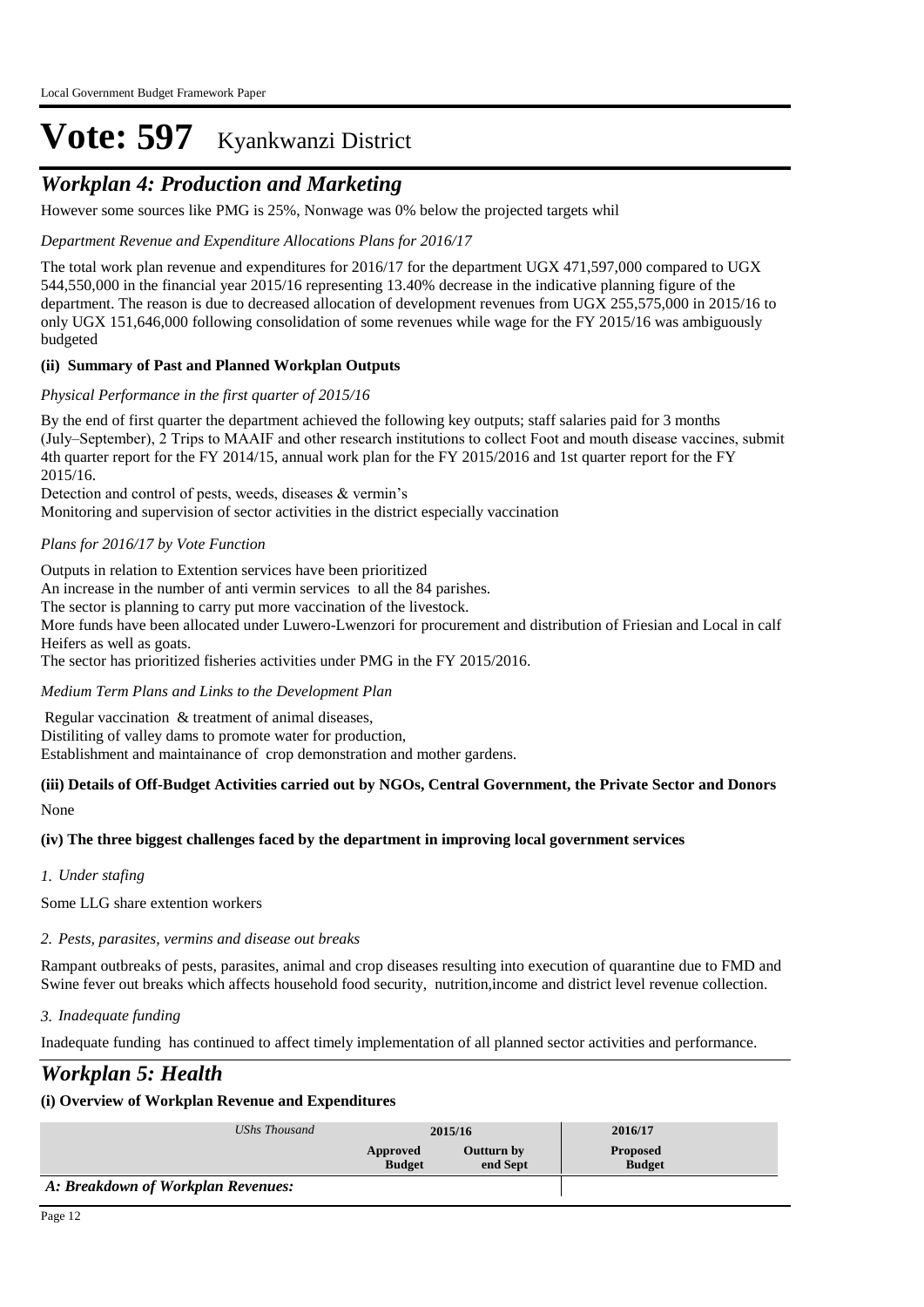### *Workplan 5: Health*

| <b>UShs Thousand</b>                                 | 2015/16                   |                               | 2016/17                          |
|------------------------------------------------------|---------------------------|-------------------------------|----------------------------------|
|                                                      | Approved<br><b>Budget</b> | <b>Outturn by</b><br>end Sept | <b>Proposed</b><br><b>Budget</b> |
| <b>Recurrent Revenues</b>                            | 1,516,788                 | 409,509                       | 1,481,077                        |
| District Unconditional Grant (Non-Wage)              | 4.000                     | 0                             | 4,000                            |
| <b>Locally Raised Revenues</b>                       | 33,000                    | 709                           | 2.000                            |
| Multi-Sectoral Transfers to LLGs                     | 58,158                    | 12,193                        | 57,260                           |
| Sector Conditional Grant (Non-Wage)                  | 173,243                   | 43,311                        | 169,417                          |
| Sector Conditional Grant (Wage)                      | 1,248,387                 | 353,296                       | 1,248,400                        |
| Development Revenues                                 | 40,418                    | 4,821                         | 189,466                          |
| Development Grant                                    | 12,419                    | 2,484                         | 66,637                           |
| District Discretionary Development Equalization Gran | 4,600                     | 0                             | 10,000                           |
| Multi-Sectoral Transfers to LLGs                     | 23,399                    | 2,337                         | 112,829                          |
| <b>Total Revenues</b>                                | 1,557,206                 | 414,330                       | 1,670,543                        |
| <b>B: Overall Workplan Expenditures:</b>             |                           |                               |                                  |
| Recurrent Expenditure                                | 1,516,788                 | 408.935                       | 1,481,077                        |
| Wage                                                 | 1,248,387                 | 357,368                       | 1,248,400                        |
| Non Wage                                             | 268,401                   | 51,567                        | 232,677                          |
| Development Expenditure                              | 40,418                    | 1,125                         | 189,466                          |
| Domestic Development                                 | 40,418                    | 1,125                         | 189,466                          |
| Donor Development                                    | $\Omega$                  | $\overline{0}$                | $\Omega$                         |
| <b>Total Expenditure</b>                             | 1,557,206                 | 410,060                       | 1,670,543                        |

*Revenue and Expenditure Performance in the first quarter of 2015/16*

By the end of first quarter the receipts of funds by the department were UGX 414,330,000 representing 27% of the total approved budget of UGX 1,557,206,000. The multi sectoral transfers were at 21%, while Locally Raised revenue also performed below projection at only 2% cumulatively which was due to an outbreak of Foot and Mouth disease triggering quarantine on livestock

However some sources like PHC None-wage is 25%, and grant to NGO Hospital was also 25% as projected while PHC salaries' perf

#### *Department Revenue and Expenditure Allocations Plans for 2016/17*

The total work plan revenue and expenditures for 2016/17 for the department UGX 1,670,543,000 compared to UGX 1,557,206,000 in the financial year 2015/16 representing 7.28% increase in the indicative planning figure of the department. The reason is due to increased allocation of development revenues and multi sectoral transfers to fund more activities at Lower level health facilities

#### **(ii) Summary of Past and Planned Workplan Outputs**

#### *Physical Performance in the first quarter of 2015/16*

By the end of first quarter the department achieved the following key outputs; 164 health staff salaries paid for 3 months (July-September), 1 coordination meetings held at district headquarters leading to improved management of Lower health Units, Quarterly supervisory visits made, NGO hospital were funded as projected, 177 inpatients visited the 5 NGO facilities district wide, 11 Deliveries were conducted at st. Balikudembe HC III, 107 Health workers were trained in HMIS at the district Head

#### *Plans for 2016/17 by Vote Function*

The Department is expected to handle OPD attendants at Health centers IIIs and IV in Ntwetwe, NGO Transfers facilities, Lower level facility. NGO facilities and lower level facilities Deliveries expected in the same pattern include The other activities include Immunization both routine and Mass, Supervision of Lower level Healthy units, NGO and development revenues will go to the completion of on-going construction of a health unit at Byerima and renovation of Nalinya Ndagire HC III

#### *Medium Term Plans and Links to the Development Plan*

#### • Renovation of Nalinya Ndagire health center III and completion of Byerima Health center II in Butemba SC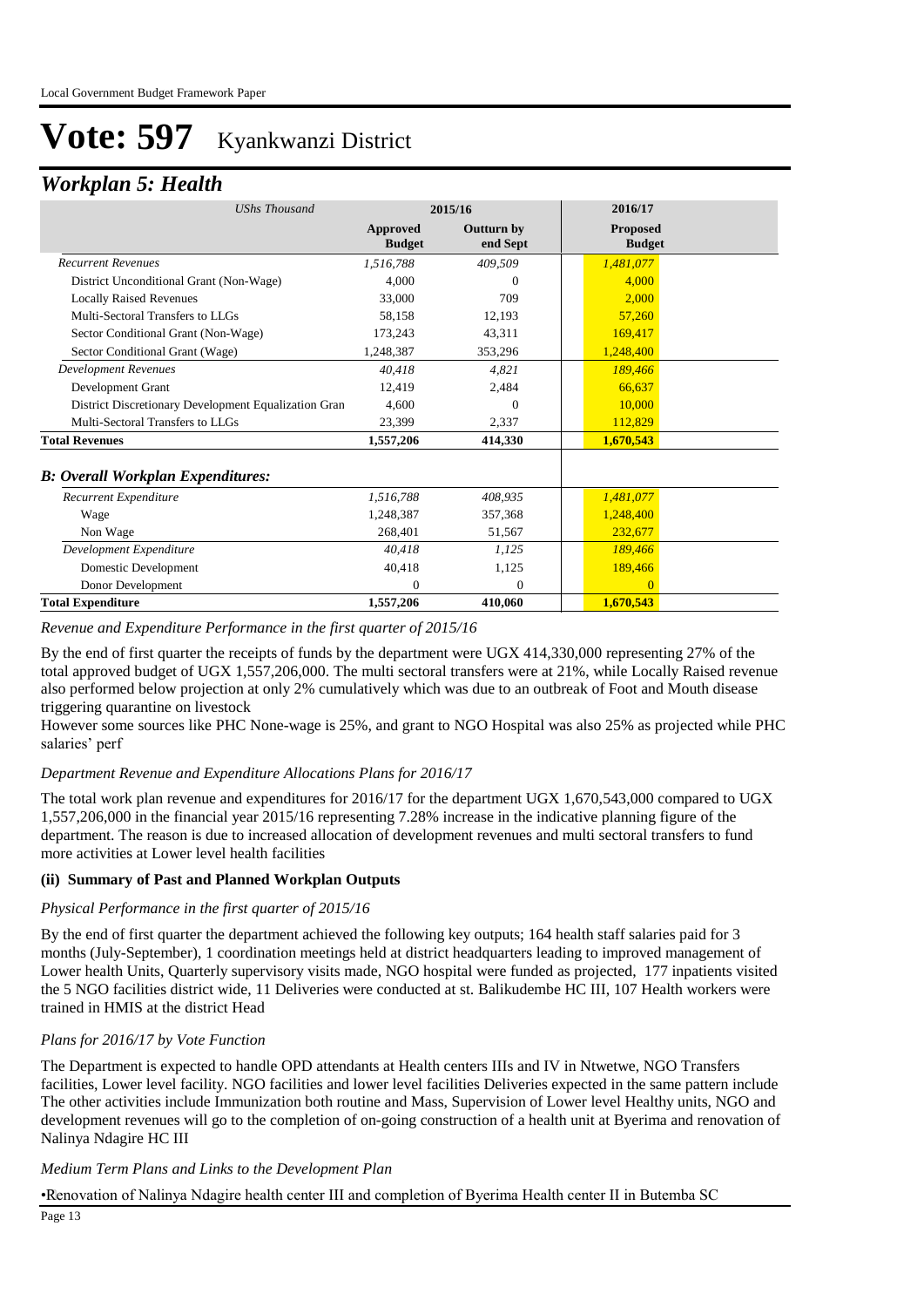## *Workplan 5: Health*

#### **(iii) Details of Off-Budget Activities carried out by NGOs, Central Government, the Private Sector and Donors**

Support to HIV related activities by IDI, AMREF, World vision and CECE.

#### **(iv) The three biggest challenges faced by the department in improving local government services**

#### *Inadquate transport 1.*

The sector has two ambulances which are over due for board off, henece the need for transport

#### *Existence of a high fertility rate as compared to the national figure. 2.*

The district has a high fertility of approximately 7.4 as compared to the national figure of 6.9 and use of modern contraceptives is still

#### *Funding Limitations 3.*

Minimal health financig at all levels

### *Workplan 6: Education*

#### **(i) Overview of Workplan Revenue and Expenditures**

| <b>UShs Thousand</b>                                 | 2015/16                   |                               | 2016/17                          |
|------------------------------------------------------|---------------------------|-------------------------------|----------------------------------|
|                                                      | Approved<br><b>Budget</b> | <b>Outturn by</b><br>end Sept | <b>Proposed</b><br><b>Budget</b> |
| A: Breakdown of Workplan Revenues:                   |                           |                               |                                  |
| <b>Recurrent Revenues</b>                            | 7.688.379                 | 1,677,995                     | 7,982,757                        |
| District Unconditional Grant (Non-Wage)              | 6.000                     | 1,000                         | 6.000                            |
| District Unconditional Grant (Wage)                  | 34,148                    | 10,697                        | 29.380                           |
| <b>Locally Raised Revenues</b>                       | 7,658                     | 4.739                         | 10,000                           |
| Multi-Sectoral Transfers to LLGs                     | 8.494                     | 892                           | 24,861                           |
| Sector Conditional Grant (Non-Wage)                  | 793,397                   | 259,183                       | 1,073,858                        |
| Sector Conditional Grant (Wage)                      | 6,838,682                 | 1,401,484                     | 6,838,659                        |
| <b>Development Revenues</b>                          | 505,212                   | 99,722                        | 415,983                          |
| Development Grant                                    | 478,737                   | 95,747                        | 256,374                          |
| District Discretionary Development Equalization Gran | 24,432                    | 0                             | 22,000                           |
| Multi-Sectoral Transfers to LLGs                     | 2,043                     | 3,974                         | 137,609                          |
| <b>Total Revenues</b>                                | 8,193,591                 | 1,777,717                     | 8,398,741                        |
| <b>B</b> : Overall Workplan Expenditures:            |                           |                               |                                  |
| Recurrent Expenditure                                | 7,688,379                 | 1,677,995                     | 7,982,757                        |
| Wage                                                 | 6,872,830                 | 1,412,181                     | 6,868,038                        |
| Non Wage                                             | 815,549                   | 265,814                       | 1,114,719                        |
| Development Expenditure                              | 505.212                   | 303                           | 415.983                          |
| Domestic Development                                 | 505,212                   | 303                           | 415,983                          |
| Donor Development                                    | $\overline{0}$            | $\mathbf{0}$                  | $\overline{0}$                   |
| <b>Total Expenditure</b>                             | 8,193,591                 | 1,678,298                     | 8,398,741                        |

*Revenue and Expenditure Performance in the first quarter of 2015/16*

By the end of first quarter the cumulative of funds by the department were UGX 1,777,717,000 representing 22% of the total approved budget of UGX 8,193,591,000. This was below target because the multi sectoral transfers were at 11%, grants for secondary and primary salaries performed at 21% and 22% respectively, UPE and USE performed well at 33% while Locally Raised revenue also performed above projection at 62%% which was due to increased allocation of local funding to cater for special academi

#### *Department Revenue and Expenditure Allocations Plans for 2016/17*

The total work plan revenue and expenditures for 2016/17 for the department UGX 8,398,741,000 compared to UGX 8,193,591,000 in the financial year 2015/16 representing 2.50% increase in the indicative planning figure of the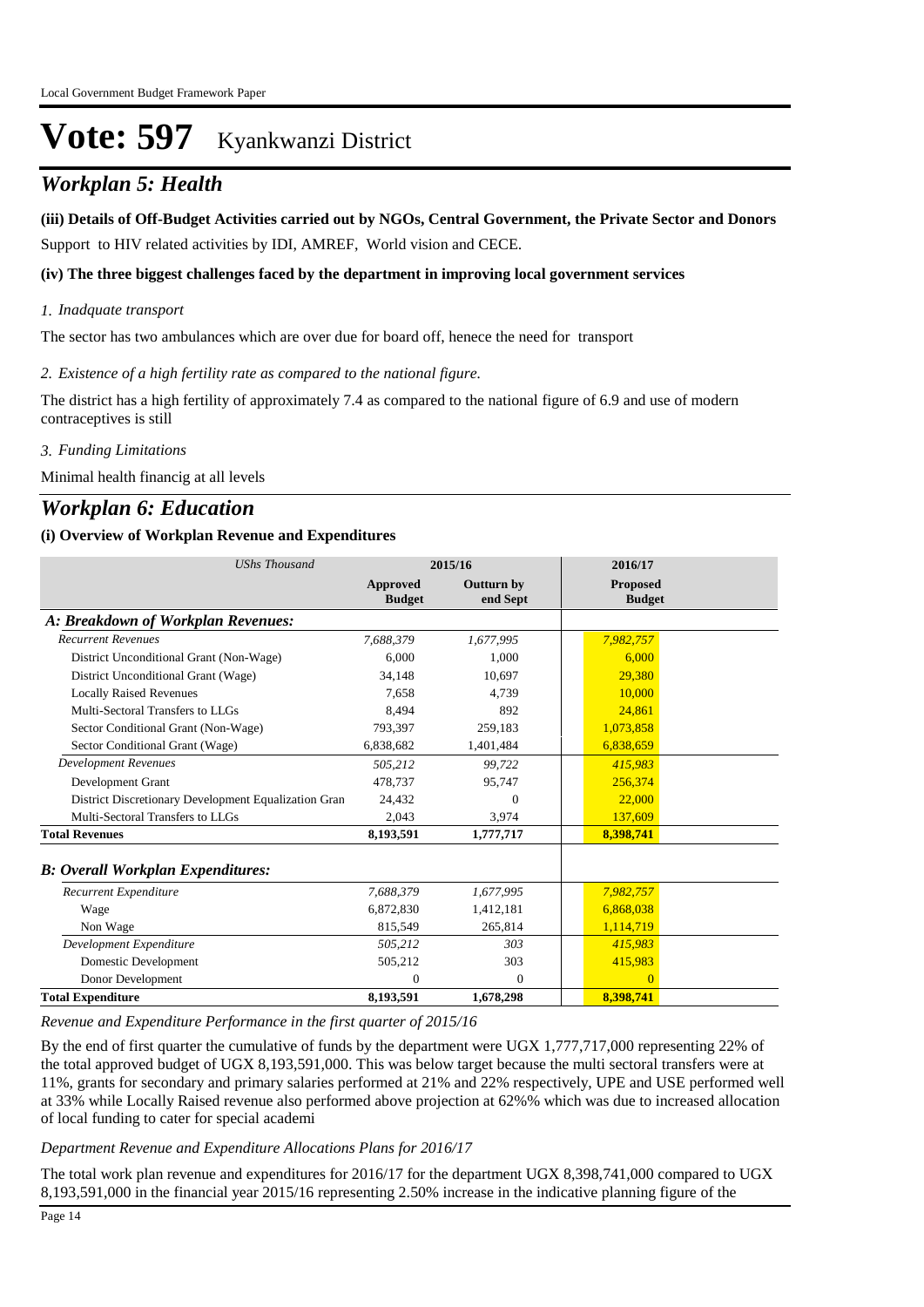### *Workplan 6: Education*

department. The reason is due to increased allocation of wage and NW to fund more activities under education sector

#### **(ii) Summary of Past and Planned Workplan Outputs**

#### *Physical Performance in the first quarter of 2015/16*

By the end of first quarter the department achieved the following key outputs; 4 staff in the department salaries paid for 3 months (July–September), Primary teachers paid salaries in all the 114 government aided primary schools district wide, 3 Consultations made to the Ministry Headquarters at Kampala, Primary schools inspected district wide.( I.e. 114 Government & 132 Privately owned schools), District team to participate in football, Netball, Volley ball and handball to the national level fo

#### *Plans for 2016/17 by Vote Function*

The department specifically intends to carry out the folwing specific acitivities,Monitoring of SFG Activities. Carrying out school inspections and Monitoring in both Government aided Primary and secondary schools and private owned schools.Consultations to the Ministry and External semminars will be conducted. The department will Disbursement of UPE and USE Capitation Grants to Schools.Sports and co-curricular activities will be done.

#### *Medium Term Plans and Links to the Development Plan*

Education sector has maintained the out pus for the current FY.

The department will do Construction works in aided Schools with out classroom and Latrine, Teachers houses, construction in the District and procurement of desks in aided schools. Schools inspection and Monitoring will also be done, Sports, Games and MDD will also be catered for.District Mock and PLE will also be catered for. The Department will disburse UPE and USE in all aided Schools and Teachers will be paid salaries.

#### **(iii) Details of Off-Budget Activities carried out by NGOs, Central Government, the Private Sector and Donors**

Staff house construction by World Vision

#### **(iv) The three biggest challenges faced by the department in improving local government services**

#### *Means of transport 1.*

The department lacks Motor cycles and Motor veihcle.

#### *Understaffing in the Office 2.*

The department still has gaps like DEO, Senior Education officer, senior inspectors of schools.

#### *Lack of Office Equipments 3.*

The department needs to have atleast a Lap top.

### *Workplan 7a: Roads and Engineering*

| UShs Thousand                                        | 2015/16                   |                               | 2016/17                          |
|------------------------------------------------------|---------------------------|-------------------------------|----------------------------------|
|                                                      | Approved<br><b>Budget</b> | <b>Outturn by</b><br>end Sept | <b>Proposed</b><br><b>Budget</b> |
| A: Breakdown of Workplan Revenues:                   |                           |                               |                                  |
| <b>Recurrent Revenues</b>                            | 1,143,351                 | 168.183                       | 733,205                          |
| District Unconditional Grant (Non-Wage)              | 6.331                     | $\Omega$                      | 6,331                            |
| District Unconditional Grant (Wage)                  | $\Omega$                  | 10,050                        | 40,320                           |
| <b>Locally Raised Revenues</b>                       | 2.000                     | 1.704                         | 12,000                           |
| Multi-Sectoral Transfers to LLGs                     | 729.889                   | 62,165                        | 293,754                          |
| Other Transfers from Central Government              | 405.131                   | 94.264                        | 380,800                          |
| <b>Development Revenues</b>                          | 123.186                   | 15.741                        | 127,754                          |
| District Discretionary Development Equalization Gran | 77.301                    | 12,338                        | 37,983                           |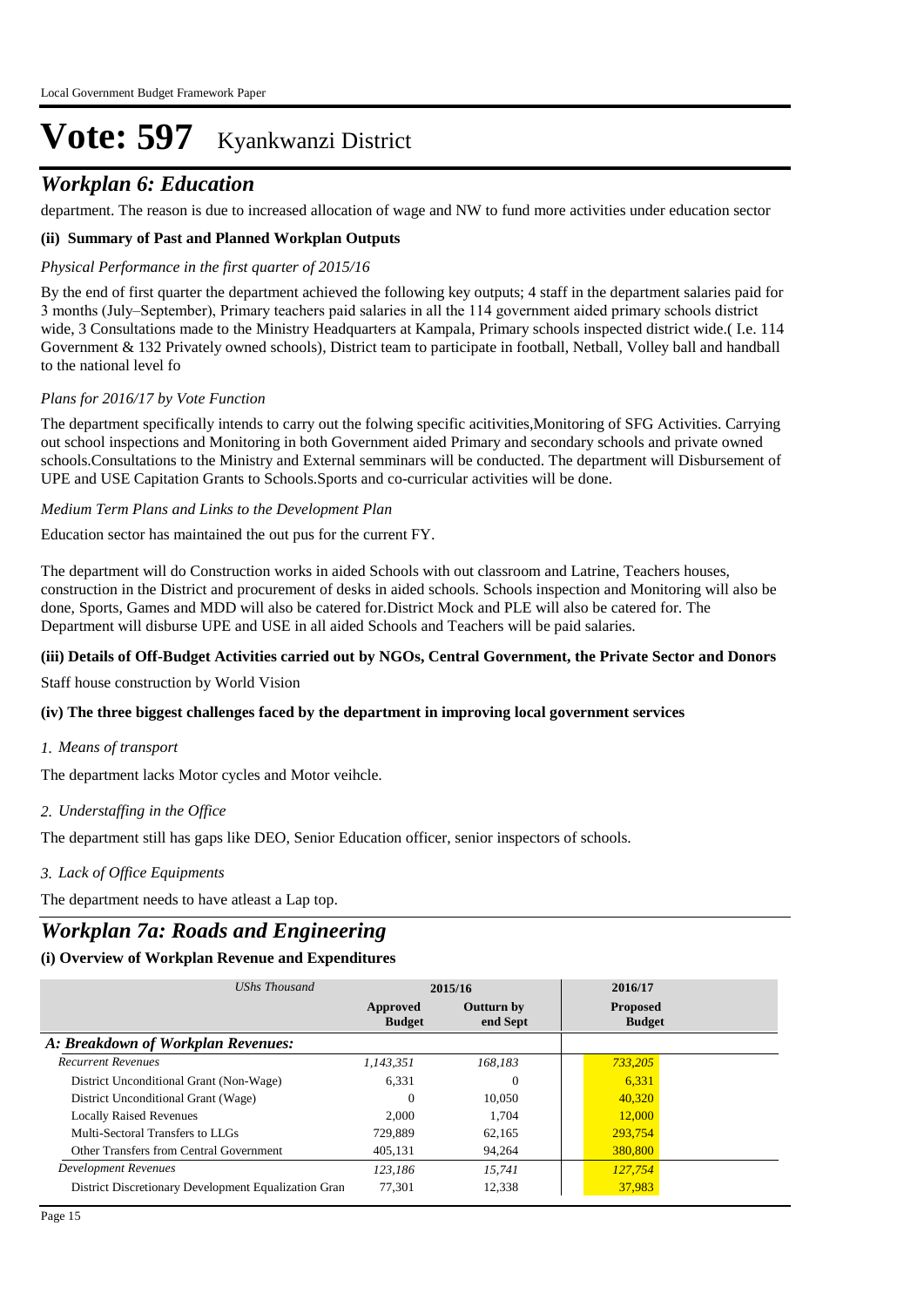### *Workplan 7a: Roads and Engineering*

| ┻                                        | ິ             | ິ                         |                               |                                  |  |
|------------------------------------------|---------------|---------------------------|-------------------------------|----------------------------------|--|
|                                          | UShs Thousand | 2015/16                   |                               | 2016/17                          |  |
|                                          |               | Approved<br><b>Budget</b> | <b>Outturn by</b><br>end Sept | <b>Proposed</b><br><b>Budget</b> |  |
| Multi-Sectoral Transfers to LLGs         |               | 45,886                    | 3,403                         | 89,771                           |  |
| <b>Total Revenues</b>                    |               | 1,266,537                 | 183,924                       | 860,959                          |  |
| <b>B: Overall Workplan Expenditures:</b> |               |                           |                               |                                  |  |
| <b>Recurrent Expenditure</b>             |               | 1,143,351                 | 141,071                       | 733,205                          |  |
| Wage                                     |               | 41,150                    | 20,440                        | 55,926                           |  |
| Non Wage                                 |               | 1,102,201                 | 120,632                       | 677,279                          |  |
| Development Expenditure                  |               | 123.186                   | 12.338                        | 127,754                          |  |
| Domestic Development                     |               | 123,186                   | 12,338                        | 127,754                          |  |
| Donor Development                        |               | $\Omega$                  | $\Omega$                      | $\Omega$                         |  |
| <b>Total Expenditure</b>                 |               | 1,266,537                 | 153,409                       | 860,959                          |  |

#### *Revenue and Expenditure Performance in the first quarter of 2015/16*

By the end of first quarter the receipts of funds by the department were UGX 183,924,000 representing 15% of the total approved budget of 1,266,537,000. This was bellow projection because there was under realization of other transfers from Central Government at 23%, LRR at 85% while Multi-sectoral transfers to LLG was at 9% and wage performed at 100%

Development revenues overall performed at 13% below projection

The quarterly performance was 58% whereby of quarterly plan of UGX 316,634,000,

#### *Department Revenue and Expenditure Allocations Plans for 2016/17*

The total work plan revenue and expenditures for 2016/17 for the department UGX 860,595,000 compared to UGX 1,266,537,000 in the financial year 2015/16 representing 32.05% decrease in the indicative planning figure of the department. The reason is due to decreased allocation of multi sectoral transfer and other transfers from central Government.The decrease is also as result of lower IPF for periodic maintenance in Butemba Town council as compared to the current FY.

#### **(ii) Summary of Past and Planned Workplan Outputs**

#### *Physical Performance in the first quarter of 2015/16*

By the end of first quarter the department achieved the following key outputs; 6 staff salaries paid for 3 months (July–September), 1 VIP pit latrine has been built at the district information centre, 10 kms have been worked under routine mechanised maintenance on Katanabirwa-Ntunda

#### *Plans for 2016/17 by Vote Function*

Katanabirwa-Ntunda Road (24Kms) Lubiri-Mpago Road.(11 Kms) Kikonda -Bananywa road (27.5Kms) Kiyombya-Kasambya road (11.8Kms) Nyamiringa- Banda road(9.3 Kms) Kyanga -Kisala -Bambala road (24kms) Kyanga-Rwenjunju road (10Kms) Ntwetwe-Kitwala Road (8 Kms) Bamusauta-Kitabona road(16.7kms) Tuba – Bulagwe road (12Kms) Kyanga - Kamudindi -Kyamulalama (9.2 Kms) Misago-Kamukanga-Bukilimbo road (8Kms) Kiyuni-Kikubya-Kitoke road (13.7Kms) Kiyuni-Kijungutte-Kamudindi road (6 Kms) Kigando -Bu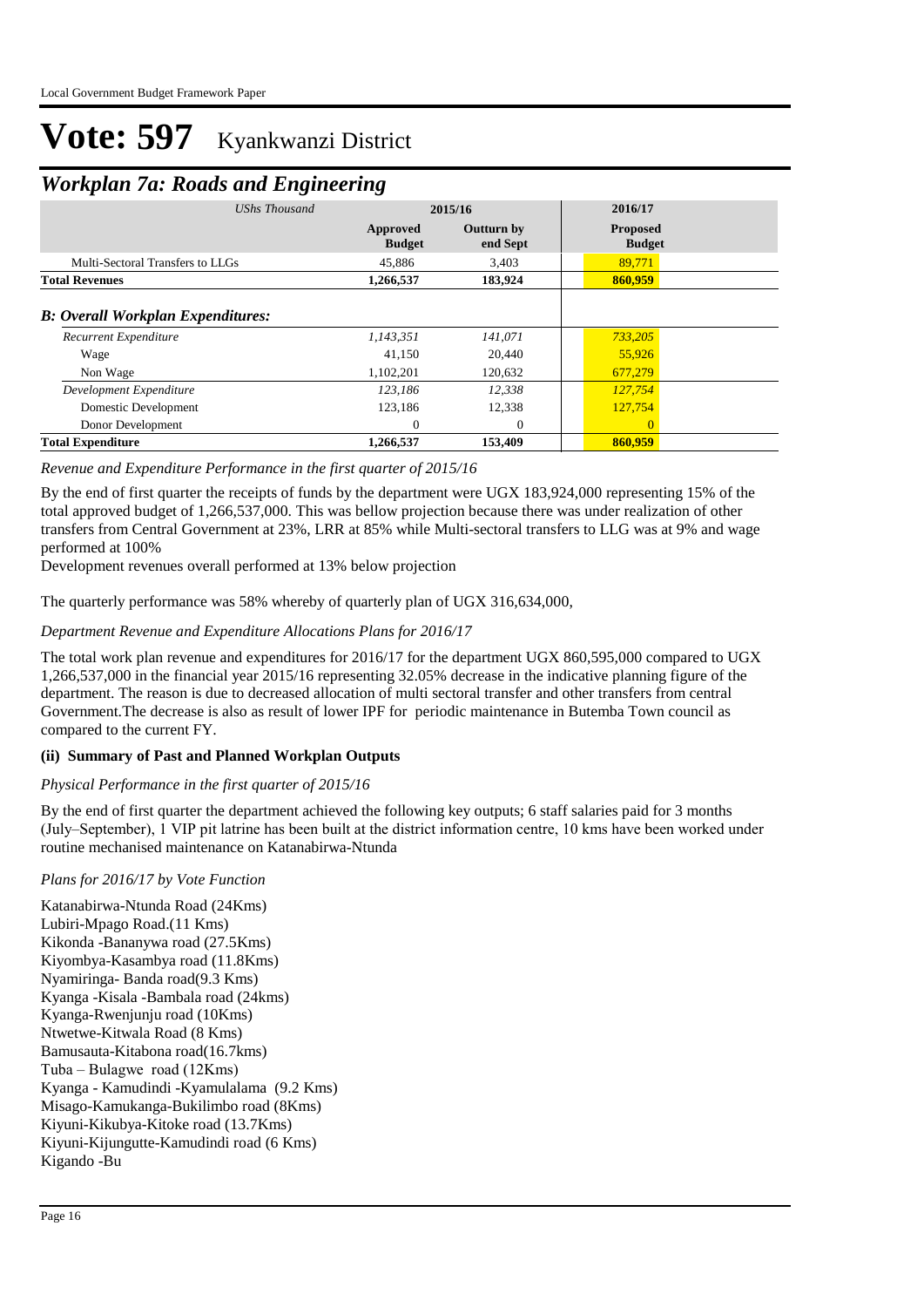## *Workplan 7a: Roads and Engineering*

*Medium Term Plans and Links to the Development Plan*

Katanabirwa-Ntunda Road (24Kms) Lubiri-Mpago Road.(11 Kms) Kikonda -Bananywa road (27.5Kms) Kiyombya-Kasambya road (11.8Kms) Nyamiringa- Banda road(9.3 Kms) Kyanga -Kisala -Bambala road (24kms) Kyanga-Rwenjunju road (10Kms) Ntwetwe-Kitwala Road (8 Kms) Bamusauta-Kitabona road(16.7kms) Tuba – Bulagwe road (12Kms) Kyanga - Kamudindi -Kyamulalama (9.2 Kms) Misago-Kamukanga-Bukilimbo road (8Kms) Kiyuni-Kikubya-Kitoke road (13.7Kms) Kiyuni-Kijungutte-Kamudindi road (6 Kms) Kigando -Bu

None **(iii) Details of Off-Budget Activities carried out by NGOs, Central Government, the Private Sector and Donors** 

### **(iv) The three biggest challenges faced by the department in improving local government services**

#### *Inadquate funds 1.*

Inadequate funds to carry routine and other road maintenance activities to cover the whole district road network

#### *Lack of a complete road unit 2.*

Lack of enough road equipment i.e the district has only a grader which is meant for light works so there is need to lobby for Wheel loader and a bulldozer

#### *Lack of Office Equipments 3.*

The department needs to have atleast a Lap top.

### *Workplan 7b: Water*

| UShs Thousand                                        | 2015/16                   |                               | 2016/17                          |
|------------------------------------------------------|---------------------------|-------------------------------|----------------------------------|
|                                                      | Approved<br><b>Budget</b> | <b>Outturn by</b><br>end Sept | <b>Proposed</b><br><b>Budget</b> |
| A: Breakdown of Workplan Revenues:                   |                           |                               |                                  |
| <b>Recurrent Revenues</b>                            | 9,942                     | 4,569                         | 58,854                           |
| District Unconditional Grant (Wage)                  | 7.942                     | 3,269                         | 13,074                           |
| <b>Locally Raised Revenues</b>                       | 2.000                     | 1,300                         | 6.000                            |
| Sector Conditional Grant (Non-Wage)                  |                           | 0                             | 39,780                           |
| <b>Development Revenues</b>                          | 583.348                   | 106.214                       | 388,766                          |
| Development Grant                                    | 502,320                   | 100.464                       | 323,766                          |
| District Discretionary Development Equalization Gran | 58,028                    | 0                             | 42,000                           |
| <b>Transitional Development Grant</b>                | 23,000                    | 5,750                         | 23,000                           |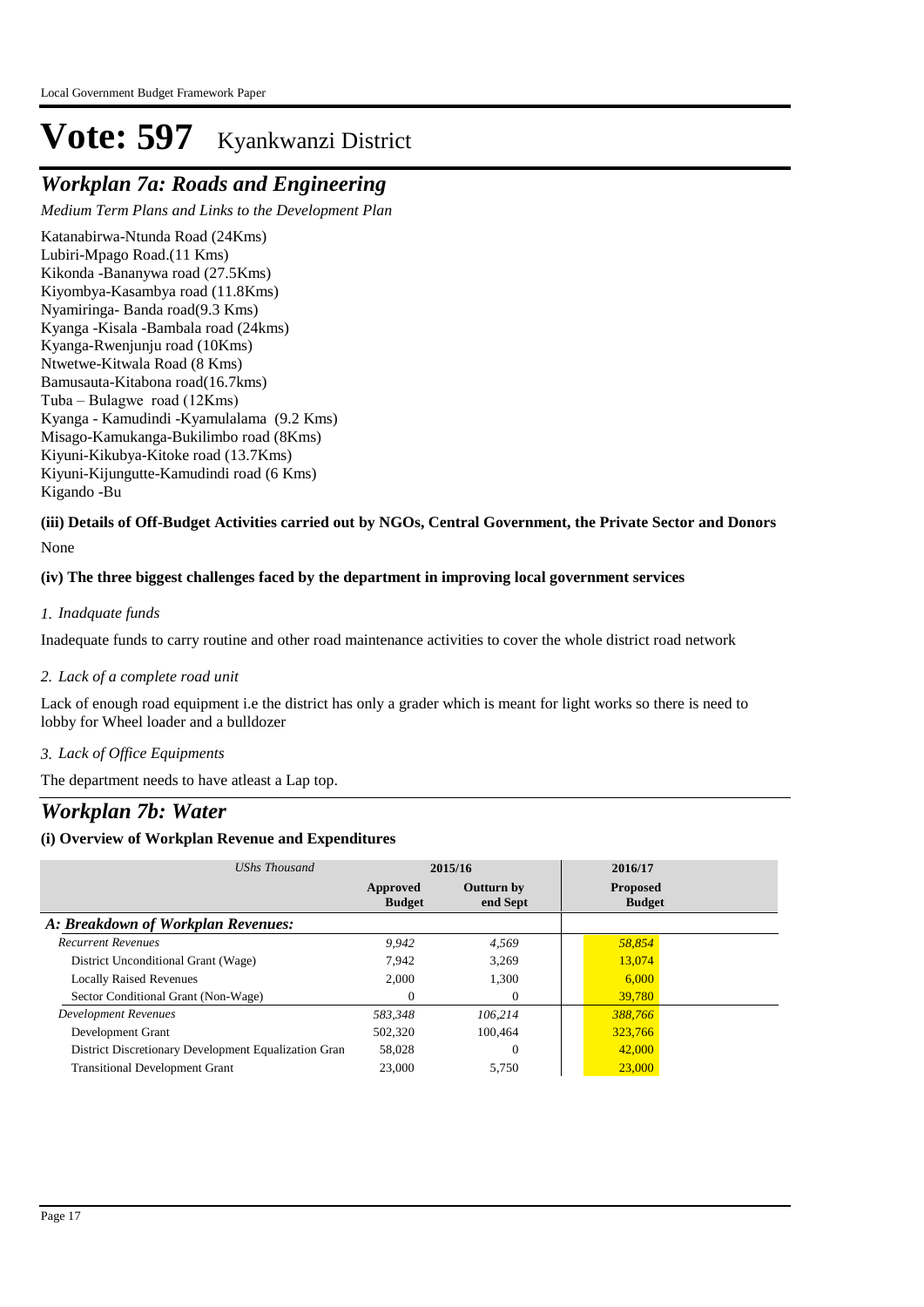### *Workplan 7b: Water*

| -<br>UShs Thousand                       |                           | 2015/16                       |                                  |  |
|------------------------------------------|---------------------------|-------------------------------|----------------------------------|--|
|                                          | Approved<br><b>Budget</b> | <b>Outturn by</b><br>end Sept | <b>Proposed</b><br><b>Budget</b> |  |
| <b>Total Revenues</b>                    | 593.290                   | 110,783                       | 447,620                          |  |
| <b>B:</b> Overall Workplan Expenditures: |                           |                               |                                  |  |
| Recurrent Expenditure                    | 32,942                    | 9,018                         | 58,854                           |  |
| Wage                                     | 7.942                     | 3.268                         | 13,074                           |  |
| Non Wage                                 | 25,000                    | 5,750                         | 45,780                           |  |
| Development Expenditure                  | 560.348                   | 21.549                        | 388,766                          |  |
| Domestic Development                     | 560,348                   | 21,549                        | 388,766                          |  |
| Donor Development                        | $\Omega$                  | $\Omega$                      | $\Omega$                         |  |
| <b>Total Expenditure</b>                 | 593,290                   | 30,567                        | 447,620                          |  |

#### *Revenue and Expenditure Performance in the first quarter of 2015/16*

By the end of first quarter the receipts of funds by the department were UGX 110,783,000 representing 19% of the total approved budget of 593,290,000. There was over performance in some revenues like LRR at 65% while the sanitation grant was at 25%

Development revenues overall performed at 18% below projection.

The quarterly performance was 75% whereby of quarterly plan of 148,322,000 only 110,783,000 was realized. This was below 100% because of general under realization of development reve

#### *Department Revenue and Expenditure Allocations Plans for 2016/17*

The total work plan revenue and expenditures for 2016/17 for the department UGX 447,620,000 compared to UGX 593,290,000 in the financial year 2015/16 representing 24.55% decrease in the indicative planning figure of the department.The decrease is largely due to the fact that under Discretionary Development equalization grant valley dams were not budget for and a reduced IPF for development grant under rural water.

#### **(ii) Summary of Past and Planned Workplan Outputs**

#### *Physical Performance in the first quarter of 2015/16*

By the end of first quarter the department achieved the following key outputs; 1 staff salaries paid for 3 months (July –September), Held mandatory Quarterly DWSCC meeting by end of Q1 minutes, Supervision visits during r construction of 2No. Ecosan toilets in the S/Cs of Mulagi, and Wattuba, Completed 22/30 No. of Sensitized beneficiary communities to fulfilled the critical requirements viz- 2No. @ in (Butemba, Gayaza & Kyankwanzi S/Cs),3No. @ in Wattuba, Ntwetwe & Nsambya S/Cs and 5No. In Ban

#### *Plans for 2016/17 by Vote Function*

Drilling Deep of 10 Boreholes in the sub counties of Nsambya , Bananywa , Butemba , Wattuba Nkandwa &Kyankwanzi .

Construction of nine (8) Shallow wells in the sub-counties of Ntwetwe, Mulagi, Gayaza, Butemba Sub County.

Rehabilitation of 14 boreholes District wide.

Construct 1stances Eco San latrine at Kikonda trading canter .

*Medium Term Plans and Links to the Development Plan*

Drilling Deep of 10 Boreholes in the sub counties of Nsambya , Bananywa , Butemba , Wattuba Nkandwa &Kyankwanzi .

Construction of nine (8) Shallow wells in the sub-counties of Ntwetwe, Mulagi, Gayaza, Butemba Sub County.

Rehabilitation of 14 boreholes District wide.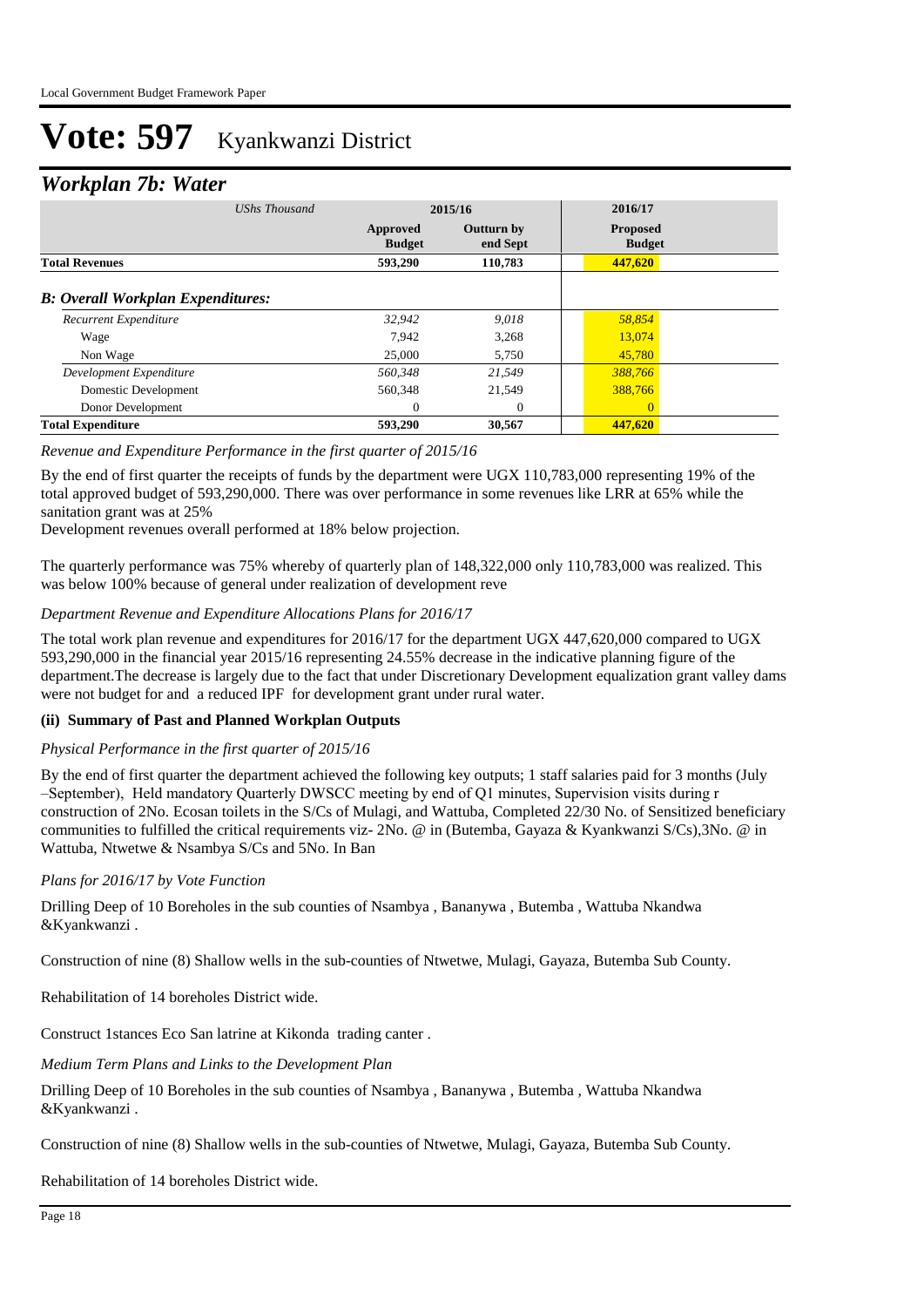## *Workplan 7b: Water*

Construct 1stances Eco San latrine at Kikonda trading canter .

#### **(iii) Details of Off-Budget Activities carried out by NGOs, Central Government, the Private Sector and Donors**

a) World Vision (U) – Kiboga/Kyankwanzi Support drilling of 6 deep bore hole. b) Construction of water tanks by ARUWE in Mulagi SC d) Child Funds International support for drilling 4No.deep boreholes.

#### **(iv) The three biggest challenges faced by the department in improving local government services**

#### *Low water coverage . 1.*

The District Safe water coverage is quite low at 53% which is below the national average of 67% with lowest safe water coverage below 30% in Nsambya and Kyankwanzi sub counties.

#### *Low yields of Shallow and deep wells constructed. 2.*

Generally the District geological and hydro-geological formations are characterised by low ground water potential across board and compounded by very low yielding aquifers.

#### *Low latrine coverage 3.*

Household latrine coverage stands at 64% which is below the national average couplewith poor hygiene practices contribute to disease burdance among the under five mortality

### *Workplan 8: Natural Resources*

#### **(i) Overview of Workplan Revenue and Expenditures**

| <b>UShs Thousand</b>                                 | 2015/16                          |                               | 2016/17                          |
|------------------------------------------------------|----------------------------------|-------------------------------|----------------------------------|
|                                                      | <b>Approved</b><br><b>Budget</b> | <b>Outturn by</b><br>end Sept | <b>Proposed</b><br><b>Budget</b> |
| A: Breakdown of Workplan Revenues:                   |                                  |                               |                                  |
| <b>Recurrent Revenues</b>                            | 59.718                           | 10,813                        | 117,959                          |
| District Unconditional Grant (Non-Wage)              | 4.000                            | 1.000                         | 5.000                            |
| District Unconditional Grant (Wage)                  | 18,248                           | 4,562                         | 22,045                           |
| <b>Locally Raised Revenues</b>                       | 24.779                           | 3,746                         | 40,779                           |
| Multi-Sectoral Transfers to LLGs                     | 7.070                            | 100                           | 41,407                           |
| Sector Conditional Grant (Non-Wage)                  | 5,621                            | 1,405                         | 8,728                            |
| <b>Development Revenues</b>                          | 12,943                           | 7,100                         | 42,457                           |
| District Discretionary Development Equalization Gran | 5,000                            | $\Omega$                      | 11,000                           |
| <b>Locally Raised Revenues</b>                       | 2,800                            | $\Omega$                      |                                  |
| Multi-Sectoral Transfers to LLGs                     | 5.143                            | 7,100                         | 31,457                           |
| <b>Total Revenues</b>                                | 72,661                           | 17,913                        | 160,416                          |
| <b>B</b> : Overall Workplan Expenditures:            |                                  |                               |                                  |
| Recurrent Expenditure                                | 59,718                           | 10,293                        | 117,959                          |
| Wage                                                 | 18,248                           | 4,562                         | 48.419                           |
| Non Wage                                             | 41,470                           | 5,731                         | 69,540                           |
| Development Expenditure                              | 12.943                           | 7.100                         | 42,457                           |
| Domestic Development                                 | 12,943                           | 7,100                         | 42,457                           |
| Donor Development                                    | $\mathbf{0}$                     | $\mathbf{0}$                  | $\overline{0}$                   |
| <b>Total Expenditure</b>                             | 72,661                           | 17,393                        | 160,416                          |

#### *Revenue and Expenditure Performance in the first quarter of 2015/16*

By the end of first quarter the receipts of funds by the department were UGX 17,913,000 representing 25% of the total approved budget of UGX 72,661,000. This was because the multi sectoral transfers were at 138%, while Locally Raised revenue also performed below projection at only 15% which was due to an outbreak of Foot and Mouth disease triggering quarantine on livestock which frustrated even other local revenue sources like land premium and general pace of business in the district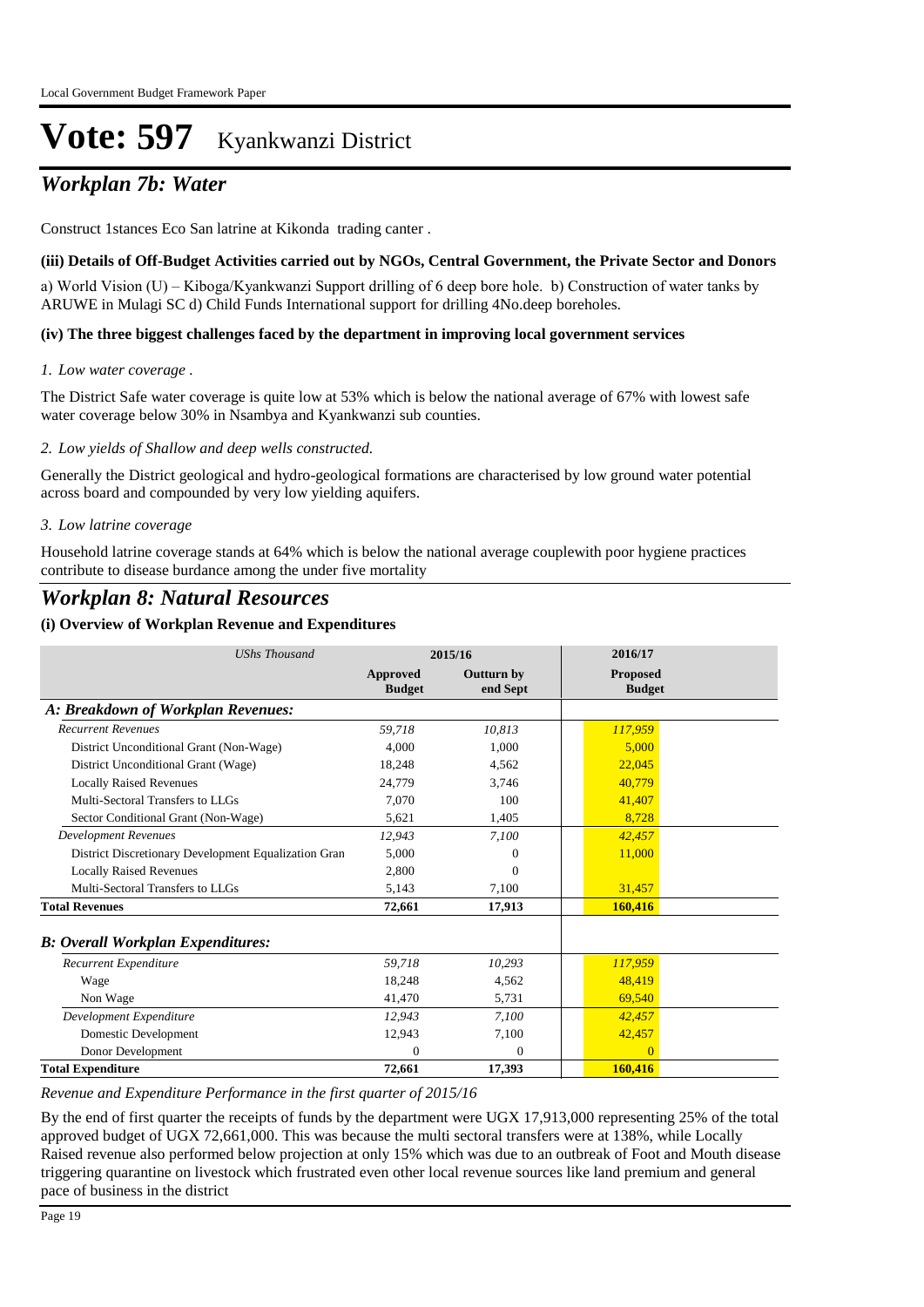## *Workplan 8: Natural Resources*

However so

#### *Department Revenue and Expenditure Allocations Plans for 2016/17*

The total work plan revenue and expenditures for 2016/17 for the department UGX 160,416,000 compared to UGX 72,661,000 in the financial year 2015/16 representing 120.77% increase in the indicative planning figure of the department. The sector registered an increase in the IPF since it was prioritized under Discretionary Development Equalization Grant under multi-sectoral transfers and under allocation at the district level. Plans are under way to recruit more staff in the FY 2016/2017.

#### **(ii) Summary of Past and Planned Workplan Outputs**

#### *Physical Performance in the first quarter of 2015/16*

By the end of first quarter the department achieved the following key outputs; 3 staff salaries paid for 3 months (July –September), Forestry regulation and inspection activities carried district wide leading to the collection of forestry revenue, Monitoring and compliance surveys carried out in Gayaza, Butemba S/C and Butemba Town Council, Assessments for premium and valuations made

#### *Plans for 2016/17 by Vote Function*

The sector plans to; plant trees at least 1 Ha through tree nursery establishment, establish a demonstration biogas plant in Kyankwanzi sub County, conduct community training in Forest management, ENR management issues, wetland management including formation of wetland user committees, carryout wetland wet-land compliance monitoring/inspection activities, conduct land survey, titling, leasing and land dispute management.

#### *Medium Term Plans and Links to the Development Plan*

Planned sector priorities for FY 2016/17 are in line with those in the DDP and are all aimed at sustainable use of natural resources in the district.

#### **(iii) Details of Off-Budget Activities carried out by NGOs, Central Government, the Private Sector and Donors**

We also expect the NGOs mainly World Vision, New Forest Company and the Global woods to provide seedlings to enable us observe the tree planting days.

#### **(iv) The three biggest challenges faced by the department in improving local government services**

#### *Lack of transport means to the field 1.*

Most of the work in the department/sector is field related but the department does not have a vehicle neither does it have a functional mortocycle

#### *Lack of licenced timber harvesters in the district 2.*

The criteria for licencing timber harvesters is not favourable for the timber dealers in the district, this has left all of them un licenced and making it difficult for the sectr to monitor their activities

*Lack of adequate office space for land management 3.*

The SLMO and the Secetary Land Board are currently sharing office and therefore work in shifts which affects service delivery

### *Workplan 9: Community Based Services*

| UShs Thousand                           | 2015/16                   |                               | 2016/17                          |
|-----------------------------------------|---------------------------|-------------------------------|----------------------------------|
|                                         | Approved<br><b>Budget</b> | <b>Outturn by</b><br>end Sept | <b>Proposed</b><br><b>Budget</b> |
| A: Breakdown of Workplan Revenues:      |                           |                               |                                  |
| <b>Recurrent Revenues</b>               | 218,978                   | 42.574                        | 208,809                          |
| District Unconditional Grant (Non-Wage) | 6.000                     |                               | 6,694                            |
| District Unconditional Grant (Wage)     | 88.753                    | 10.224                        | 40.895                           |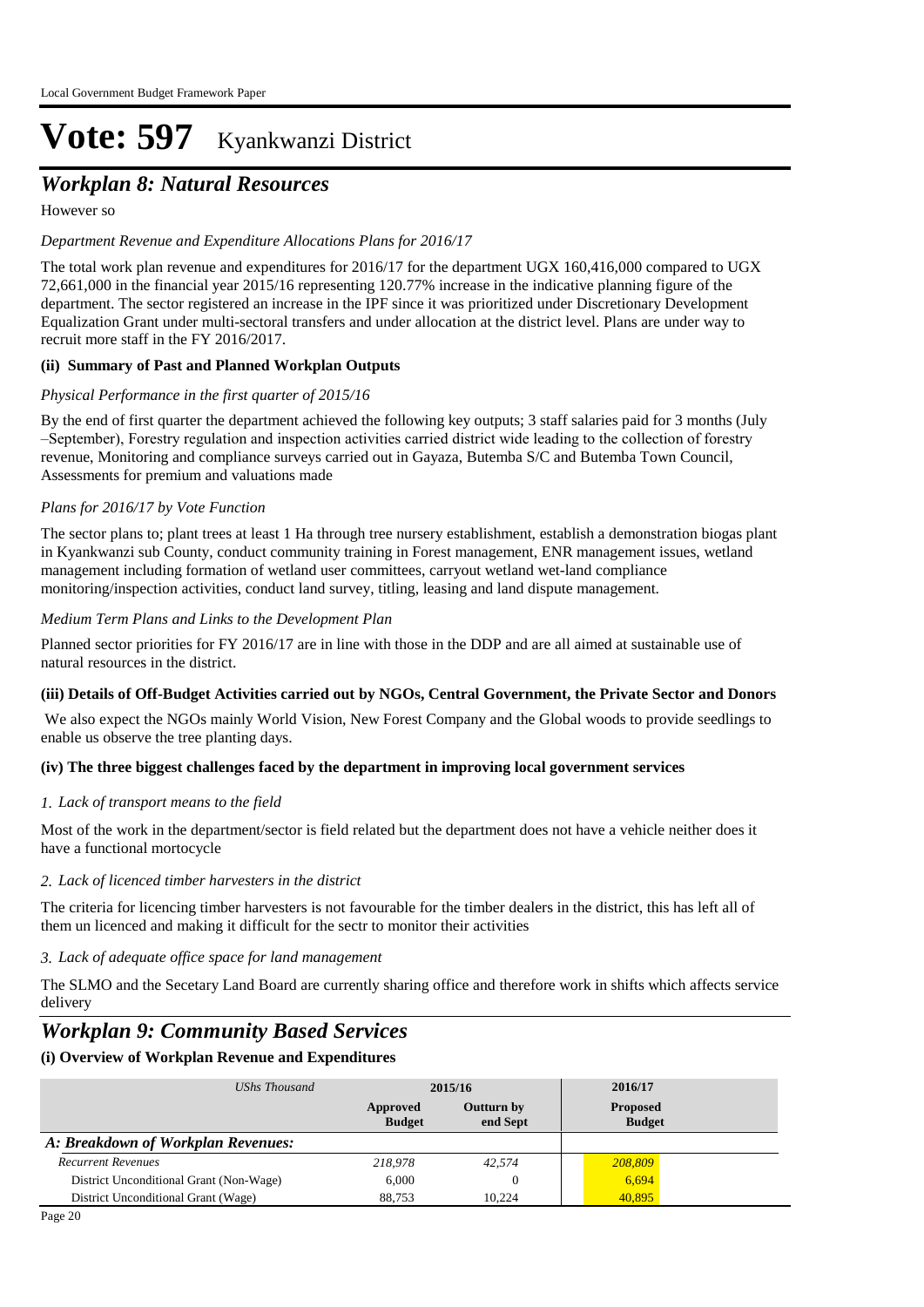## *Workplan 9: Community Based Services*

|                           |                               | 2016/17                          |
|---------------------------|-------------------------------|----------------------------------|
| Approved<br><b>Budget</b> | <b>Outturn by</b><br>end Sept | <b>Proposed</b><br><b>Budget</b> |
| 4,000                     | 917                           | 10,000                           |
| 84,689                    | 21,111                        | 114,240                          |
| 35,536                    | 10,322                        | 36,980                           |
| 443,487                   | 16,100                        | 376,231                          |
| 68,487                    | 12,140                        | 1,231                            |
| 375,000                   | 3,960                         | 375,000                          |
| 662,465                   | 58,674                        | 585,040                          |
|                           |                               |                                  |
| 218,978                   | 35,860                        | 208,809                          |
| 88,753                    | 29,216                        | 121,435                          |
| 130,225                   | 6,644                         | 87,374                           |
| 443,487                   | 594                           | 376,231                          |
| 443,487                   | 594                           | 376,231                          |
| $\Omega$                  | $\Omega$                      |                                  |
| 662,465                   | 36,454                        | 585,040                          |
|                           |                               | 2015/16                          |

*Revenue and Expenditure Performance in the first quarter of 2015/16*

By the end of first quarter the receipts of funds by the department were UGX 58,674,000 representing 9% of the total approved budget of 662,465,000. This was below because non-wage was at 0%, while Locally Raised revenue also performed below projection at only 23% which was due to an outbreak of Foot and Mouth disease triggering quarantine on livestock. Special grants performed at 25% like PWDs, Youth among others However some sources like Nonwage was 0% below the projected targets while Wage

#### *Department Revenue and Expenditure Allocations Plans for 2016/17*

The total work plan revenue and expenditures for 2016/17 for the department UGX 585,040,000 compared to UGX 662,465,000 in the financial year 2015/16 representing 11.69% decrease in the indicative planning figure of the department. The reason is due to decreased allocation of multi sectoral transfer and other transfers from central Government

#### **(ii) Summary of Past and Planned Workplan Outputs**

#### *Physical Performance in the first quarter of 2015/16*

 By the end of first quarter the department achieved the following key outputs; 14staff salaries paid for 3 months (July–September), 1 child settled, Monitoring and implementation of community services, 1 group assisted with IGAs, Youth groups supported with loans for income generation, Youth trained in Wattuba, Mulagi, Bananywa, Nsambya, Butemba s/c, Butemba T/C and Nkandwa,

#### *Plans for 2016/17 by Vote Function*

Generally we expect similar out puts as those in the FY 2015/2016 since the department undertakes routine activities. The IPF for community sector has increase a bit this is due to new programmes like Youth livelihood Project where the district expects beneficially youth groups to return the funds into a revolving basket. More LRR and Unconditional grant is allocated to the sector.

#### *Medium Term Plans and Links to the Development Plan*

Sensitize S/C leadership on relevancy of FAL in community Development • Procure FAL materials • Retrain FAL instructors • Administer Proficiency tests and exams • Celebrate the International Literacy day • Popularize FAL through radio programme • Carry out support supervision • Hold midterm review of FAL Page 21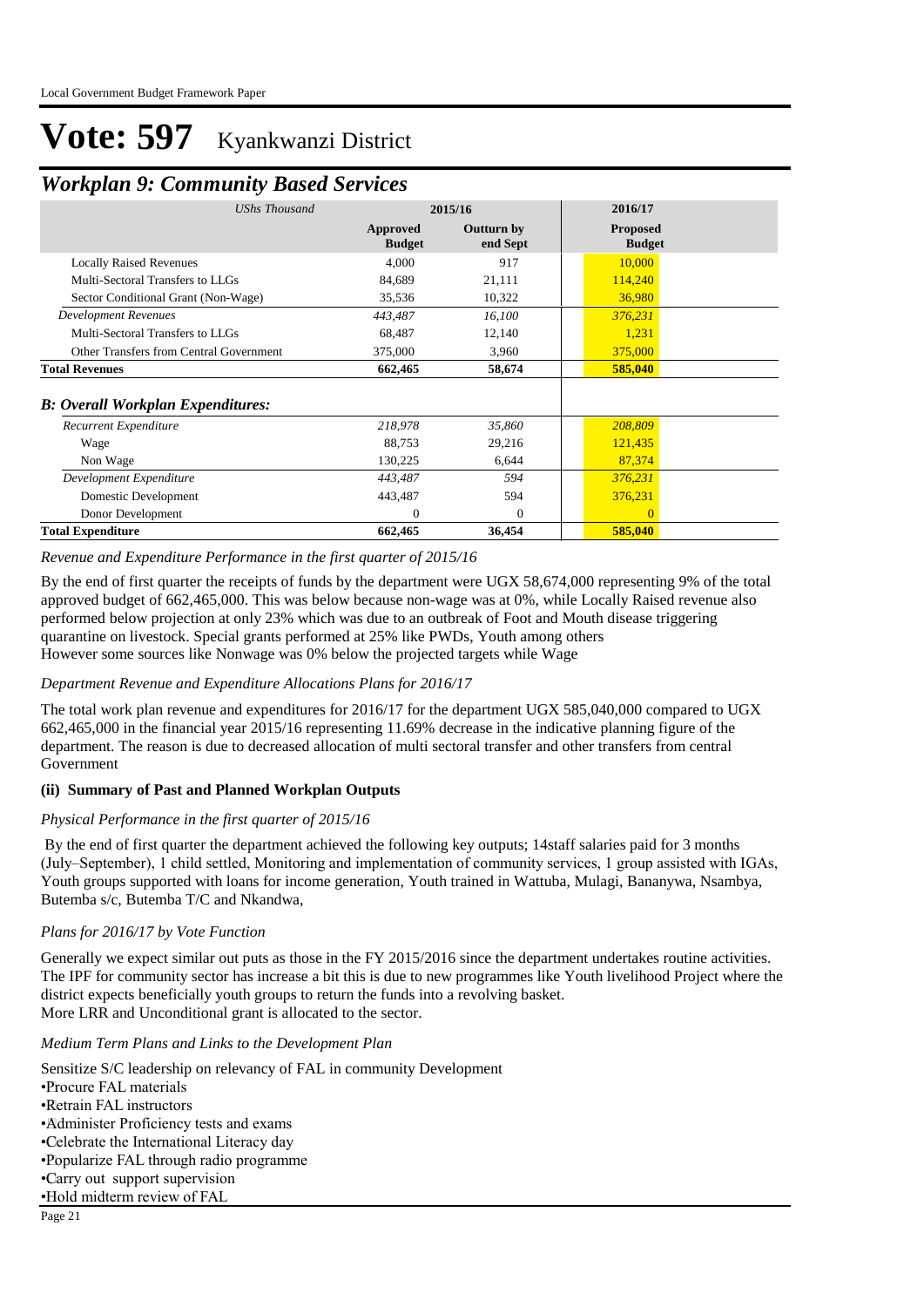## *Workplan 9: Community Based Services*

• Monitor the FAL programme

• Equipping of youth groups with sports equipments. • Provide specialized training for Youth groups •Training youth in adolescent reproductive healt

#### None. **(iii) Details of Off-Budget Activities carried out by NGOs, Central Government, the Private Sector and Donors**

#### **(iv) The three biggest challenges faced by the department in improving local government services**

*Lack of social spaces 1.*

Kyankwanzi district lacks Community Centers & Youth Center.

*Existance of negative cultural practices. 2.*

Existence of Traditional norms and customs, which leaves women with less liberty and rights, the youth and children, are often not involved in decision-making and the elderly have taken over roles meant to be for other age groups.

*3.*

### *Workplan 10: Planning*

#### **(i) Overview of Workplan Revenue and Expenditures**

| <b>UShs Thousand</b>                                 | 2015/16                   |                               | 2016/17                          |
|------------------------------------------------------|---------------------------|-------------------------------|----------------------------------|
|                                                      | Approved<br><b>Budget</b> | <b>Outturn by</b><br>end Sept | <b>Proposed</b><br><b>Budget</b> |
| A: Breakdown of Workplan Revenues:                   |                           |                               |                                  |
| <b>Recurrent Revenues</b>                            | 94.058                    | 14,984                        | 86,931                           |
| District Unconditional Grant (Non-Wage)              | 22,000                    | 2,200                         | 26,600                           |
| District Unconditional Grant (Wage)                  | 29,319                    | 7,330                         | 25,087                           |
| <b>Locally Raised Revenues</b>                       | 32,200                    | 3,193                         | 32,200                           |
| Multi-Sectoral Transfers to LLGs                     | 1.250                     | 1,112                         | 3,044                            |
| Support Services Conditional Grant (Non-Wage)        | 9,289                     | 1,150                         |                                  |
| <b>Development Revenues</b>                          | 24,946                    | 4.452                         | 11,640                           |
| District Discretionary Development Equalization Gran | 24.946                    | 4,452                         | 11,640                           |
| <b>Total Revenues</b>                                | 119,005                   | 19,436                        | 98,571                           |
| <b>B: Overall Workplan Expenditures:</b>             |                           |                               |                                  |
| Recurrent Expenditure                                | 94,058                    | 14.984                        | 86,931                           |
| Wage                                                 | 29.319                    | 7.330                         | 25,087                           |
| Non Wage                                             | 64,739                    | 7,655                         | 61,844                           |
| Development Expenditure                              | 24,946                    | 4.452                         | 11,640                           |
| Domestic Development                                 | 24,946                    | 4,452                         | 11,640                           |
| Donor Development                                    | $\Omega$                  | $\Omega$                      | $\Omega$                         |
| <b>Total Expenditure</b>                             | 119,005                   | 19,436                        | 98,571                           |

*Revenue and Expenditure Performance in the first quarter of 2015/16*

By the end of first quarter FY 2015/16 the receipts of funds by the department were UGX 19,436,000 representing 16% of the total approved budget of 119,005,000. This was below projection simply because locally raised revenue performed below projection at only 10% which was due to an outbreak of Foot and Mouth disease triggering quarantine on livestock

However some sources like PAF is 12%, Nonwage was 10% for first quarter below the projected targets since priority activities like compilation o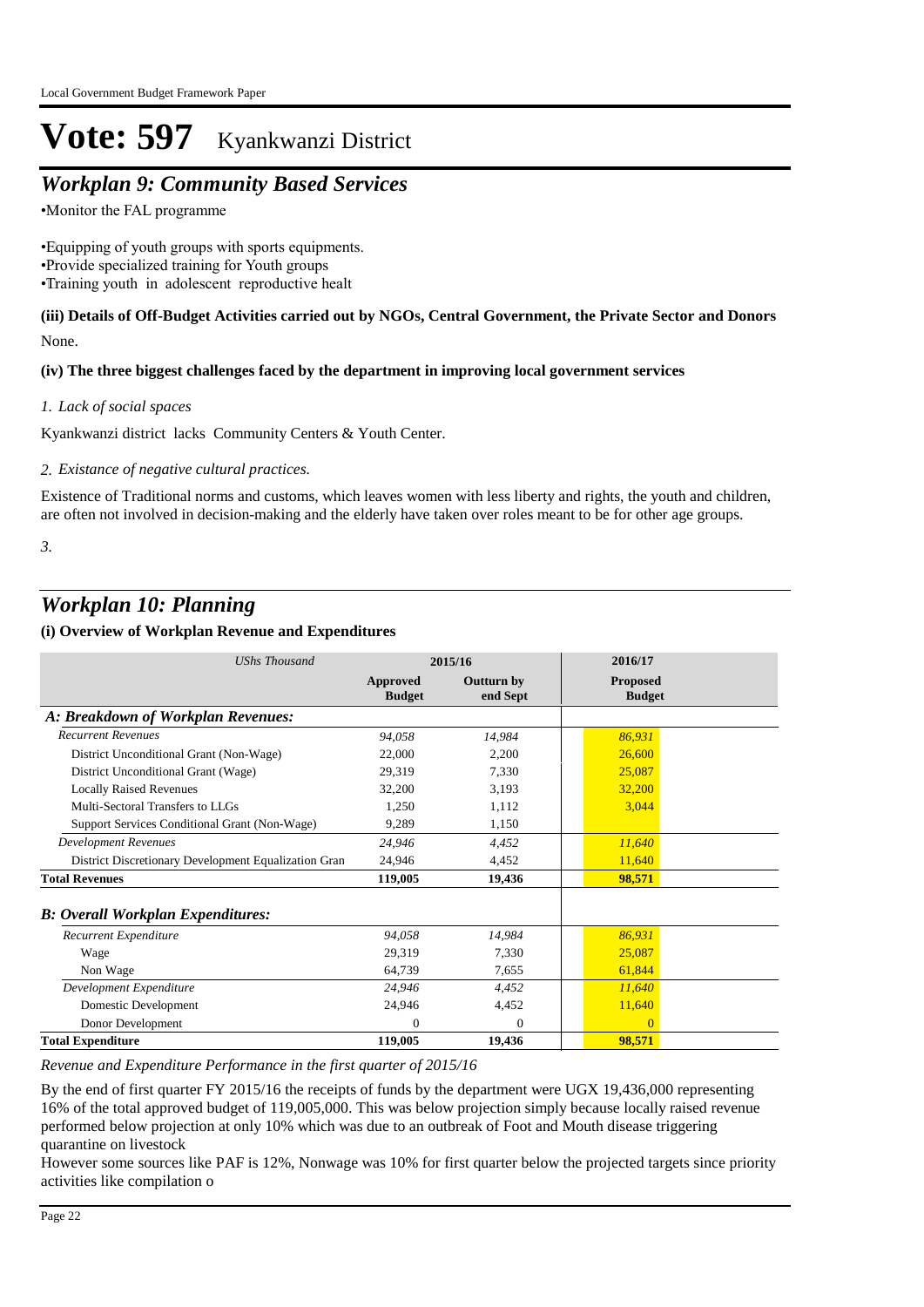## *Workplan 10: Planning*

#### *Department Revenue and Expenditure Allocations Plans for 2016/17*

The total work plan revenue and expenditures for 2016/17 for Planning Unit UGX 98,571,000/= compared to UGX 119,005,000/= in the financial year 2015/16. This decrease is due to consolidation of some revenues into DDEG to fund activities directly in their respective departments. Wage also reduced slightly from that of 2015/2016 causing the overall decline in departmental revenues while Support services grant None wage was not realized

#### **(ii) Summary of Past and Planned Workplan Outputs**

#### *Physical Performance in the first quarter of 2015/16*

By the end of first quarter the department achieved the following key outputs; 2 staff salaries paid for 3 months (July –September), Coordinated 3 DTPC meetings, and produced and submitted the required mandatory reports, monitoring and evaluation of projects

#### *Plans for 2016/17 by Vote Function*

The department's activities are routine in nature therefore the targets for the FY 2016/2017 are the same as those for the previous FY.

Holding Budget conference to discuss budgeting and planning issues Building capacity of LLGs in Harmonized Participatory Planning. Holding monthly District Technical planning Committee meeting Compiling and update data, information of the district. Mobilization, Sensitization and training of various actors' data collection, entry, analysis and disseminati

#### *Medium Term Plans and Links to the Development Plan*

Priority investments outlined in the Budget Framework Paper (BFP), Annualized Development Work plans and Budget estimates are linked to the District Development Plan (DDP) as highlighted bellow; Holding Budget conference to discuss budgeting and planning issues Building capacity of LLGs in Harmonized Participatory Planning. Holding monthly District Technical planning Committee meeting Compiling and update data, information of the district. Mobilization, Sensitization and training of vario

## **(iii) Details of Off-Budget Activities carried out by NGOs, Central Government, the Private Sector and Donors**

None

#### **(iv) The three biggest challenges faced by the department in improving local government services**

#### *Inadquate staff 1.*

Planning Unit is currently being managed by two staff ( the District planner and Population Officer) so there is still a gap of recruiting more staff

#### *Means of Transport 2.*

The department has no transport means which make it difficult to supervise, monitor and evaluate d programmes

*3.*

## *Workplan 11: Internal Audit*

| UShs Thousand                      | 2015/16                   |                        | 2016/17                          |  |
|------------------------------------|---------------------------|------------------------|----------------------------------|--|
|                                    | Approved<br><b>Budget</b> | Outturn by<br>end Sept | <b>Proposed</b><br><b>Budget</b> |  |
| A: Breakdown of Workplan Revenues: |                           |                        |                                  |  |
| <b>Recurrent Revenues</b>          | 86.782                    | 14.958                 | 73.757                           |  |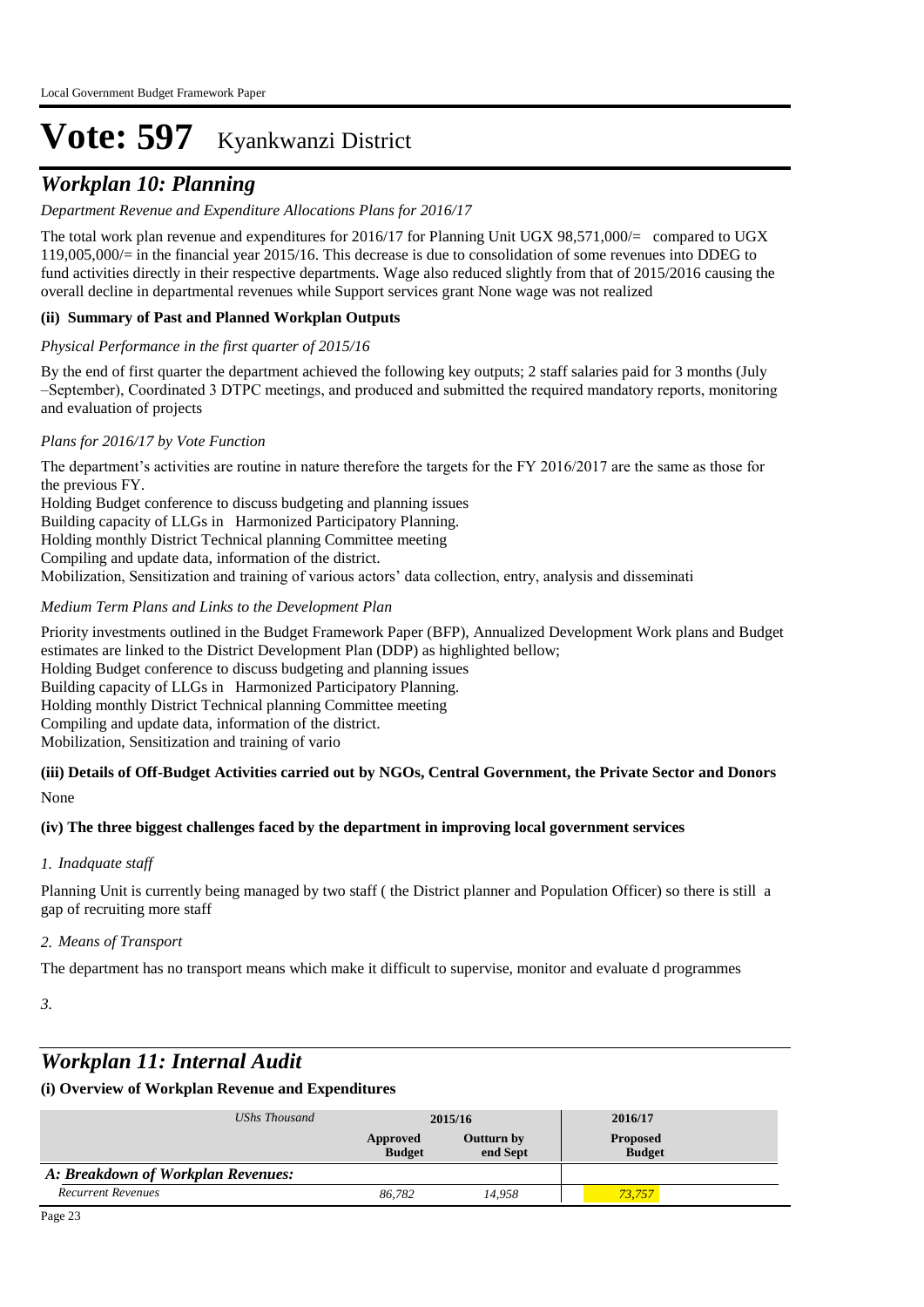### *Workplan 11: Internal Audit*

| <b>UShs Thousand</b>                          | 2015/16                   |                               | 2016/17                          |
|-----------------------------------------------|---------------------------|-------------------------------|----------------------------------|
|                                               | Approved<br><b>Budget</b> | <b>Outturn by</b><br>end Sept | <b>Proposed</b><br><b>Budget</b> |
| District Unconditional Grant (Non-Wage)       | 10,000                    | 1,250                         | 14,600                           |
| District Unconditional Grant (Wage)           | 25,464                    | 6,366                         | 19,518                           |
| <b>Locally Raised Revenues</b>                | 20,309                    | 1,975                         | 20,309                           |
| Multi-Sectoral Transfers to LLGs              | 28,493                    | 4,217                         | 19,329                           |
| Support Services Conditional Grant (Non-Wage) | 2,516                     | 1,150                         |                                  |
| <b>Total Revenues</b>                         | 86,782                    | 14,958                        | 73,757                           |
| <b>B: Overall Workplan Expenditures:</b>      |                           |                               |                                  |
| <b>Recurrent Expenditure</b>                  | 86,782                    | 14,958                        | 73,757                           |
| Wage                                          | 50,770                    | 10,223                        | 34,948                           |
| Non Wage                                      | 36,012                    | 4,735                         | 38,809                           |
| Development Expenditure                       | 0                         | 0                             |                                  |
| Domestic Development                          | $\Omega$                  | $\Omega$                      |                                  |
| Donor Development                             | $\Omega$                  | $\Omega$                      |                                  |
| <b>Total Expenditure</b>                      | 86,782                    | 14,958                        | 73,757                           |

*Revenue and Expenditure Performance in the first quarter of 2015/16*

By the end of first quarter the receipts of funds by the department were UGX 14,958,000 representing 17% of the total approved budget of 86,782,000. This was below projection simply because locally raised revenue performed below projection at only 10% which was due to an outbreak of Foot and Mouth disease triggering quarantine on livestock while non-wage was at 13% and multi sectoral at only 15% in Q1. However some sources like PAF is 46%, Wage performance was at 25%.

The quarterly performance

#### *Department Revenue and Expenditure Allocations Plans for 2016/17*

The overall budget for budget for internal Audit for FY 2015/2016 was 86,782,000/= and the IPF for the FY 2016/2017 is at 73,757,000/=. The decrease in the IPF for4 the departments as result of receiving new IPFs and while revenue like wage and multi sectoral reduced slightly compare to that in FY 2015/2016

#### **(ii) Summary of Past and Planned Workplan Outputs**

#### *Physical Performance in the first quarter of 2015/16*

By the end of 4thquarter the department achieved the following key outputs; 3 staff salaries paid for 3 months (July–September), Procurement of Office Stationary for the Audit Office Preparation and submission of an Annual internal Audit plan to the Internal Auditor General Audit visits conducted (.1 at the District headquarters, 4 in Health centres, 18 Primary schools then all the 9 SCs 1 Quarterly audit reports produced at the district headquarters Audit standard procedures in place and an

#### *Plans for 2016/17 by Vote Function*

 The department's activities are routine in nature therefore the targets for the FY 2016/2017 are the same as those for the previous FY.

Conduct Audit inspection and monitoring

• Performing audit standard procedures as per audit manual and carrying out investigations as and when required.

• Preparation of Audit Reports

- • Attending Workshop within and outside the district
- • Repair and Maintenance of Motorcycles

#### *Medium Term Plans and Links to the Development Plan*

• Conduct Audit inspection and monitoring

• Performing audit standard procedures as per audit manual and carrying out investigations as and when required.

- • Preparation of Audit Reports
- • Attending Workshop within and outside the district